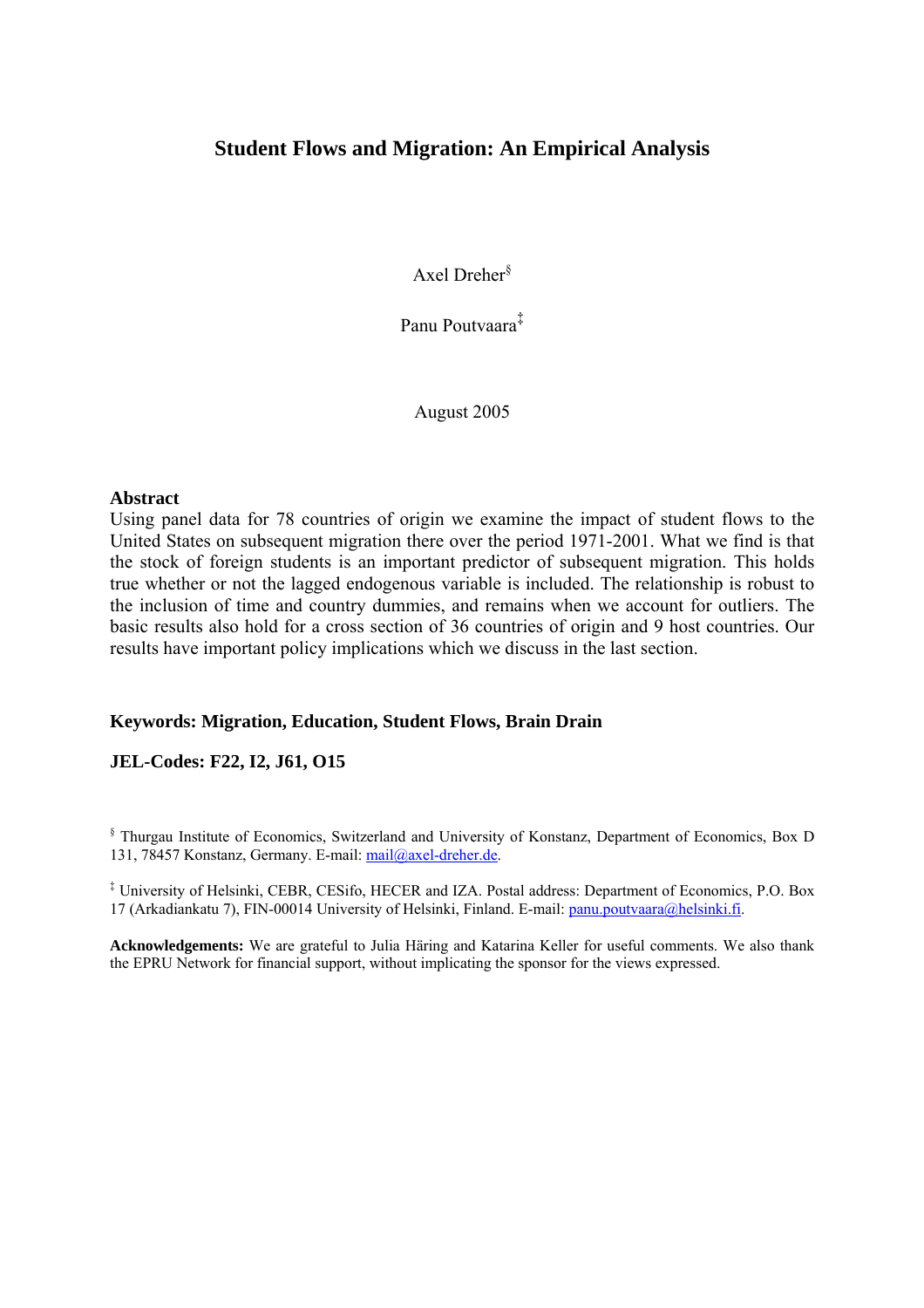### **I. Introduction**

1

The determinants of migration have received a lot of attention in the economics literature, as evidenced in the review by Borjas (1994), among others. A consensus view is that both economic and cultural forces play an important role. Increased standard of living and the employment rate in the destination country tend to stimulate migration, while a higher standard of living and growth in the source country reduce push factors for emigration. Migration is easier between more similar countries, and especially a shared language plays an important role. There is also extensive evidence on the importance of existing networks of previous migrants (see Hatton 2003, Mitchell and Pain 2003, Clark et al. 2004 and Pedersen et al. 2004). On the positive side, the presence of compatriots eases the arrival of newcomers: the expatriate community helps finding jobs and apartments, and provides an existing social network. Here, there are decreasing returns to scale: once a critical mass of expatriate community is reached, further increases in its size no longer similarly ease further migration. On the negative side, large-scale immigration may generate a backlash, thus making integration of new migrants more difficult. Due to these counteracting effects, it is usually posited that the effects of existing immigrants stocks on the flow of new immigrants are initially positive, but that the effects tend to reduce in the size of the immigrant community, and may finally turn negative.

Migration studies have tended to focus on permanent migration, but a lot of migration flows are temporary – for example, a large number of students do part of their studies abroad. According to Tremblay (2002), the world's increasing integration leads to rising internationalization of educational courses. As a consequence, countries encourage their students to study abroad – benefiting from their cost-free education on their return. On the other hand, host countries are interested in educating foreign students, partly to attract human capital, benefiting the domestic economy.

In 2002, the number of foreign students in the OECD countries was 1.9 million, being on average 5.3 percent of all students in the OECD countries (OECD 2003).<sup>1</sup> These migration flows are highly concentrated: 71 percent of foreign students go to the United States, The United Kingdom, Germany, France or Australia (Tremblay 2002). The share of foreign students in total student population is highest in Switzerland (17 percent), Australia (14 percent), Austria (12 percent) and the United Kingdom (11 percent). In the United States, the

<sup>&</sup>lt;sup>1</sup> Different countries use different definitions as to who are foreign students. Most European countries use as criterion foreign nationality or citizenship, thus including permanent residents and their children. The United Kingdom excludes permanent residents. The United States excludes permanent residents and refugees (Tremblay 2002). For the purpose of our study, the U.S. definition is most relevant.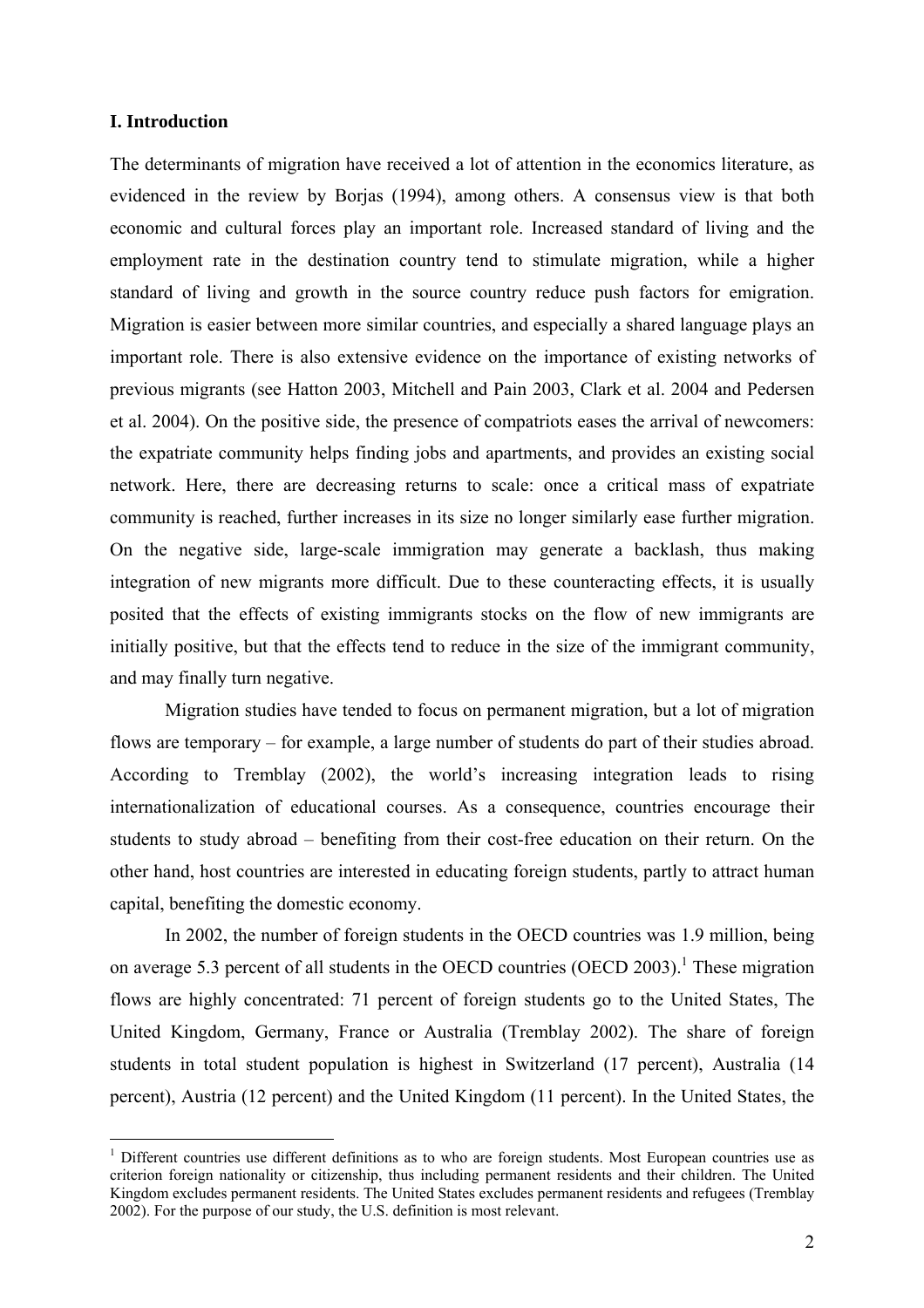share of foreign students is 3.5 percent. However, 16.6 percent of foreign students in the United States are at the advanced research level, making an important contribution to American Ph.D. programs (Tremblay 2002). In the OECD countries, the proportion of foreign students rose by 30.4 percent between 1995 and 2001.

An important question is who – in addition, of course, to the student – gains from students being educated abroad. Do foreign students significantly increase the amount of permanent human capital in the host countries, resulting in brain drain from the countries of origin or does the majority of those students return home? The question has important policy implications both for the host country and the country of origin. That some of the foreign students stay in their country of study is, in fact, well known (Tremblay 2002). According to the U.S. Immigration and Naturalization Service (2000), out of a sample of 4200 migrants holding temporary permission to work in the United States (H1B visa) 23 percent previously held a student visa. Clearly, there are good reasons to expect that the experience of having studied in a country considerably eases subsequent migration. In 2000, several OECD countries changed their legislation allowing a larger number of foreign students to stay, in order to alleviate shortages of skilled labor. In addition to their direct economic contributions, the presence of foreign students may also significantly invigorate the academic life of the destination country. The destination country might even benefit from economies of scale in the education system (Tremblay 2002).

Although there are some attempts to evaluate how many foreign students stay in the country they study in, we are not aware of any empirical research incorporating student flows into a more general model explaining permanent migration. As Tremblay (2002: 5) puts it, "the scale of this phenomenon is extremely difficult to ascertain" – but this is what our paper aims to do. Specifically, we try to fill the gap in the empirical literature on the effects of foreign student flows on subsequent migration flows. We take as our starting point previous studies estimating migration, most notably, Hatton (2003), Mitchell and Pain (2003), Clark et al. (2004) and Pedersen et al. (2004). These studies do not take into account the role of student flows. As in these studies, we account for push and pull factors of migration, adding the effects of studying in the destination country into the list of pull factors. Our hypothesis is that having studied previously in the prospective destination country significantly eases migration.

Due to restrictions concerning data availability, we can only estimate cross-section regressions when analyzing worldwide migration. However, there are time series data on migration to the United States. Thus, our main focus is on understanding the role of student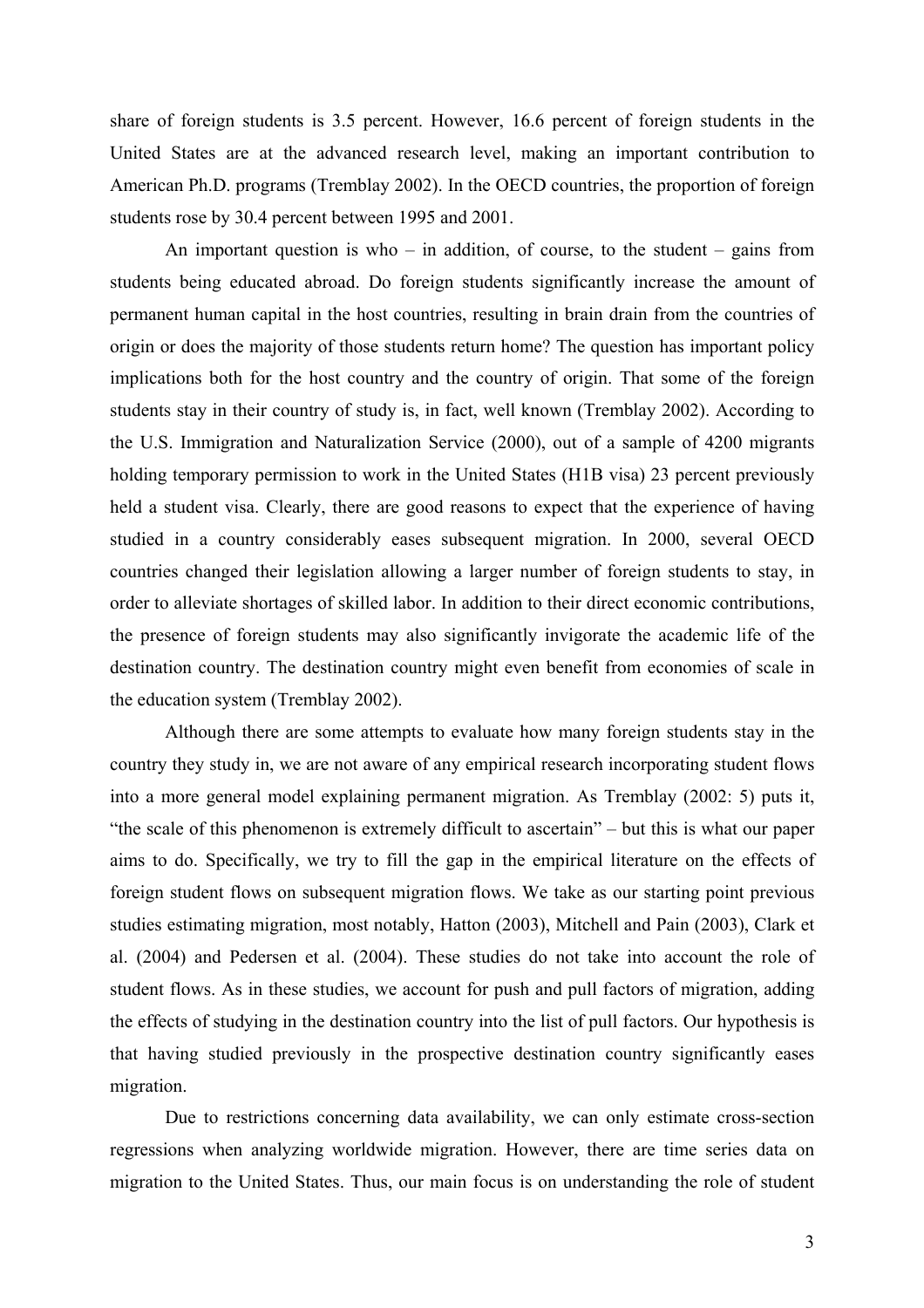flows when explaining migration to the United States. In addition to being of great interest in its own right, the United States is the largest recipient of international students. This also renders the results with the U.S. data more interesting to a wider audience. Understanding the reasons behind the success of the United States in attracting skilled migrants is valuable for European countries aiming to do the same. To enable comparison, we also present a crosssection of migration to OECD countries in addition to our panel data analysis on migration to the United States.

Our paper is organized as follows. The next section presents our model. We then introduce the data and estimate the relationship between migration and student flows empirically. The final section concludes and draws policy implications.

#### **II. The Model**

When choosing where to live and work potential migrants compare both material consumption and other aspects of well-being, like social networks. Following Zavodny (1997) and Pedersen et al. (2004), we write individual k's expected utility in country j in year t as  $U_{ijkt} = U(S_{ijkt}, D_{ijk}, X_{ikt}, X_{jkt})$  (1)

where  $S_{iikt}$  is a vector of characteristics that affect individual k's utility of living in country j in year t, given that the individual lived in country i in year t-1. This vector includes information on individual k's home country: it is reasonable to assume that most people have a home country preference, for example due to the existence of social networks. This vector also includes the effects of previous migrants from k's home country in other countries. In addition to the stock of previous migrants, taken into account in the bulk of previous literature, we also include in this vector previous student flows from k's home country to country j.

Vector D captures migration costs. For example, migration costs tend to be higher if the source country is land-locked, as such countries are often less well connected, and do not allow sea route connections elsewhere. In our analysis of migration to the United States, we also include in D the distance from the source country to the United States, and the percentage of source country population that speak English. Note that the stock of previous migrants could enter also into migration cost, especially considering psychological costs. We have chosen to include it into S as Pedersen et al. (2004), but the results would be the same if it were included, instead, in D as we later adopt a linear specification of individual utility.

 The economic push and pull factors, most notably the GDP per capita ratio between the source and the destination country and the ratio of the average schooling between the two, are included in the X vectors. In some specifications, we also include here a variable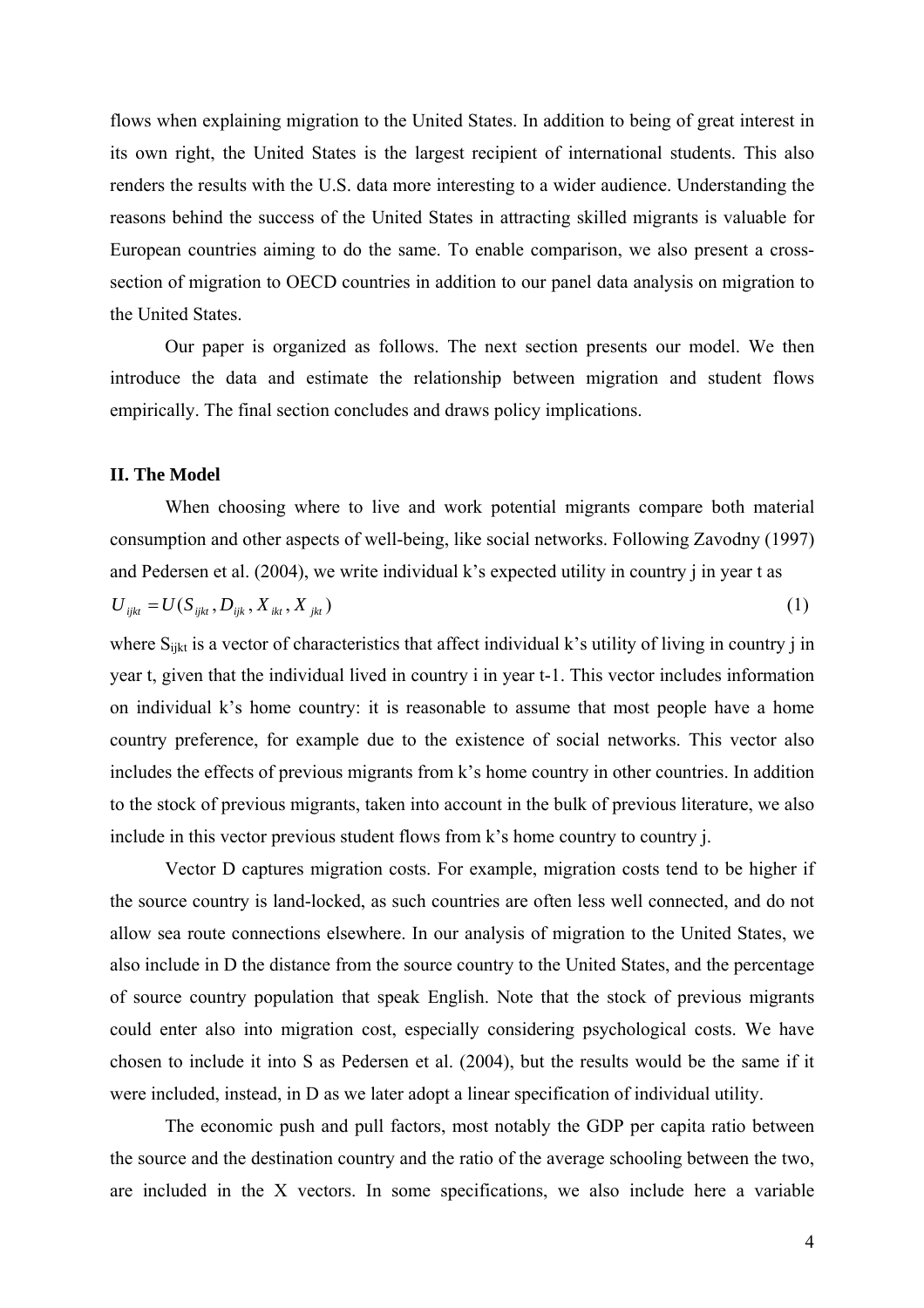measuring democracy in the source country, as well as GDP growth and unemployment in the destination country.

 We assume individual utility to be linear in the relevant characteristics. Including an idiosyncratic error ε, the utility function reads as:

$$
U_{ijkt} = \alpha_1 S_{ijkt} + \alpha_2 D_{ijk} + \alpha_3 X_{ikt} + \alpha_4 X_{jkt} + \varepsilon_{ijkt},
$$
\n(2)

where  $\alpha_1$ ,  $\alpha_2$ ,  $\alpha_3$ , and  $\alpha_4$  are vectors of the parameters of interest that we estimate. When choosing where to migrate, an individual picks country j which results in the highest expected utility.

 We estimate below migration in two different frameworks. We first study migration flows to nine OECD countries, and then migration flows to the United States. In the first specification, the probability of choosing country j among the OECD countries is

$$
Pr(j_{kt} / i_{kt-1}) = Pr[U_{ijkt} = max(U_{kit}, U_{kt2t}, ..., U_{kmt})],
$$
\n(3)

where n is the total number of countries. Due to data constraints, we do not have observations for all countries, limiting us to a subset of the nine OECD destination countries below.

 When studying migration flows to the United States, we only compare utility available in the United States to that available in the home country. An interpretation here, as well as in the analysis of migration to the nine OECD countries, would be that we exclude from the analysis those who have decided to migrate elsewhere, and focus only on those choosing whether to stay in the home country or migrate to the destination country. For them, migration to the United States takes place if

$$
U_{\text{kilVSA}t} > U_{\text{kii}t}.
$$

 In the empirical specification, we normalize migration flows by dividing gross flows by the population of the source country. This gives us a model to evaluate migration to the nine OECD countries, parallel to Pedersen et al. (2004),

$$
m_{ijkt} = \beta_1 S_{ijkt} + \beta_2 D_{ijk} + \beta_3 X_{ikt} + \beta_4 X_{jkt} + \mu_{ijkt},
$$
\n(4)

where m is the log of immigrants admitted, relative to source country population, and coefficients β are related to but not identical with coefficients α, the same holding for the error term  $\mu$ . The empirical specification for migration to the United States is

$$
m_{iUSAkt} = \gamma_1 S_{iUSAkt} + \gamma_2 D_{iUSAkt} + \gamma_3 X_{ikt} + \gamma_4 X_{USAkt} + \upsilon_{iUSAkt},
$$

with corresponding relationship between the parameters of interest  $\gamma$  and underlying parameters in the utility function α. We also estimate the equation

$$
m_{iUSAt} = \gamma_1 S_{iUSAt} + \gamma_2 D_{iUSAt} + \gamma_3 X_{ikt} + \gamma_4 X_{USAt} + m_{iUSAt-1} + \mu_{iUSAt},
$$
\n(5)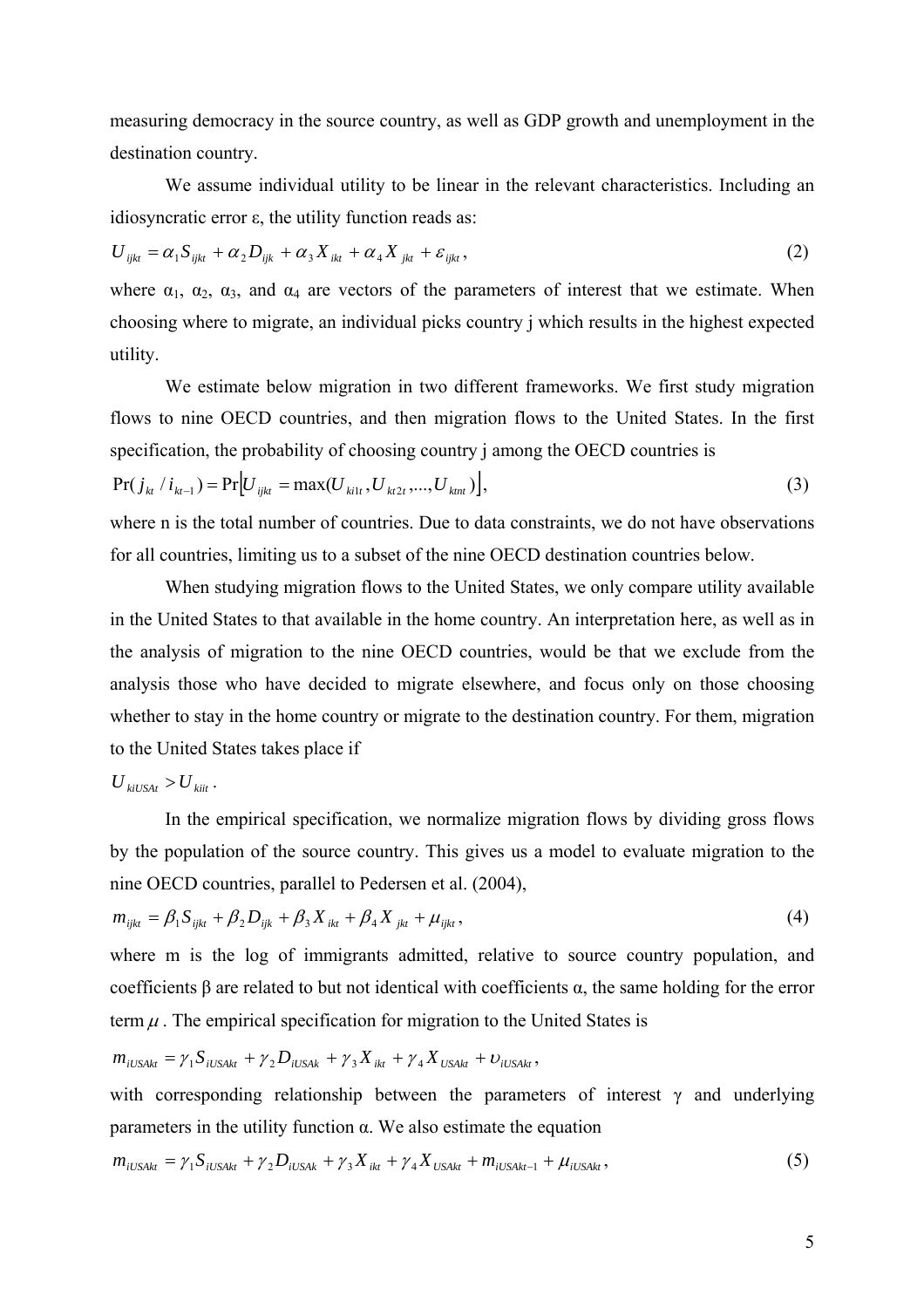with the lagged endogenous variable included – thus taking into account that migration follows a rather stable pattern over time.

## **III. Data**

The migration data for our cross-section analysis is taken from the OECD's (2001) International Migration Statistics. Data are provided for 94 origin countries. The destination countries covered are Australia, Belgium, Canada, Denmark, France, Germany, Japan, Luxembourg, the Netherlands, Norway, Sweden, Switzerland, the United Kingdom and the United States. The number of foreign students enrolled by country of citizenship is from the OECD's (2003) Education Database. In most cases foreign students are identified on the basis of citizenship, in some, however, other criteria – like place of birth or former domicile – apply.2

The data for the number of foreign students in the United States is taken from the Institute of International Education Network. As a nonimmigrant class of admission, the data refer to foreigners coming temporarily to the United States to pursue studies in an institution of higher education. Graph 1 shows the regional distribution of where the foreign students in the United States came from over the period 1970-2001. As can be seen, there is some variation in the composition of source countries over time. Overall, the share of students coming from the Middle East decreased from 12 to 7 percent over the last 30 years, with the hike during the seventies mainly being due to a surge in the number of Iranian and Saudi Arabian students. The share of students coming from Central America and the Caribbean fell by almost half from its 13 percent at the beginning of the seventies. The same is true for the share of Canadian students, falling from 9 to 5 percent.

The data for the number of immigrants admitted to the United States is provided by the U.S. Immigration and Naturalization Service (INS) Statistical Yearbooks.<sup>3</sup> The data refers to all legal immigration, including refugees but does not include foreign students. The data employed here classify immigrants according to their birth country and not the country of last residence. They refer to both those who applied from abroad and those who changed to permanent status while already being in the United States.<sup>4</sup>

Graph 2 shows the regional composition of immigrants to the United States over the period 2000-03. As can be seen, the United States has experienced rising immigration since the 1970s. The graph shows that the composition of immigrants changed to some extent over

1

 $2^2$  See Tremblay (2002) for an in-depth discussion and the potential bias arising from this.

<sup>&</sup>lt;sup>3</sup> We thank Timothy J. Hatton for providing these data.

<sup>&</sup>lt;sup>4</sup> For a more detailed description of the immigration data see Clark, Hatton and Williamson (2002).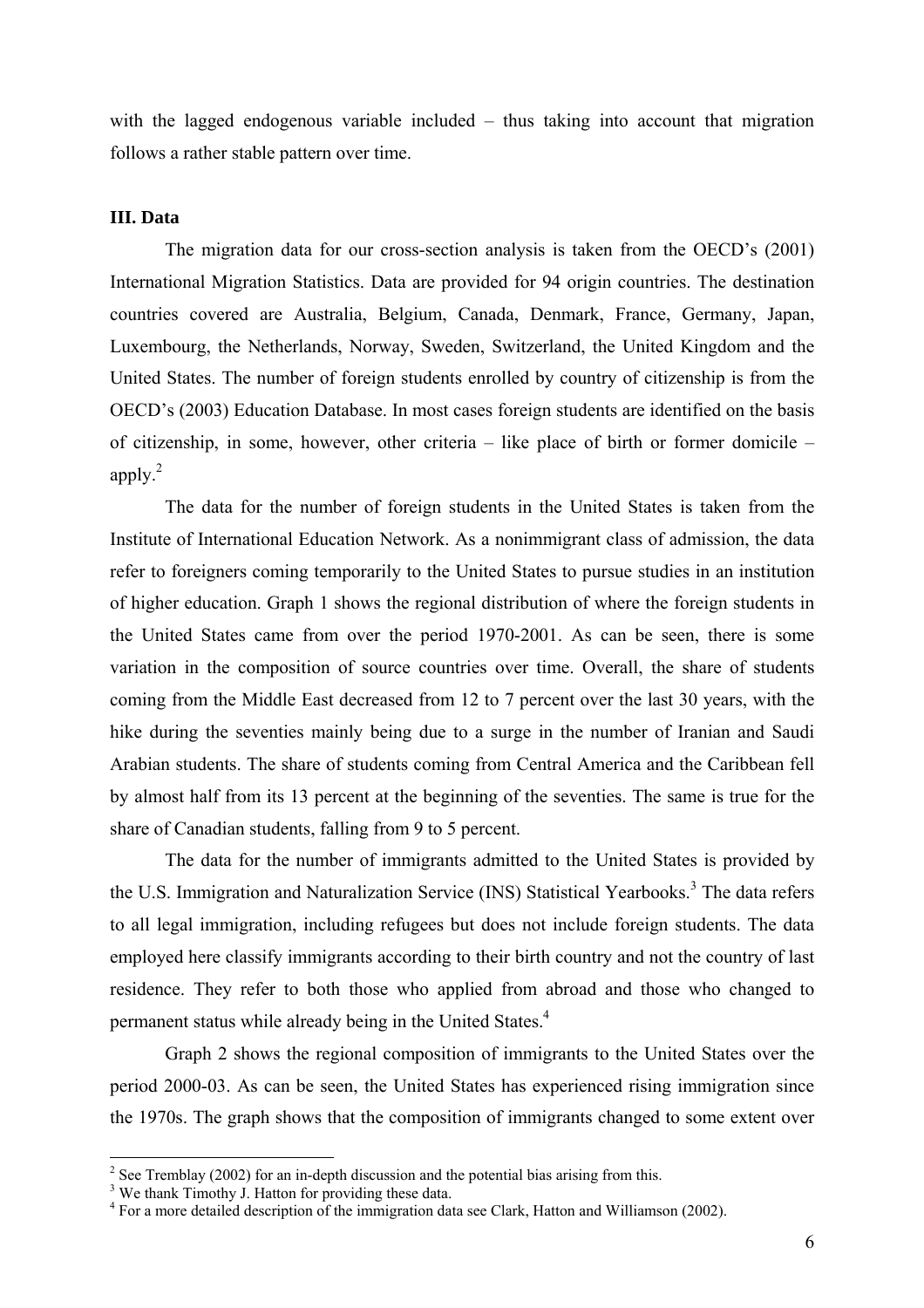the last 30 years. Whereas the proportion of immigrants from Europe fell from almost 30 percent to well below 15 percent in 2003, the share of those from Asia rose from 20 percent to over 30 percent. The share of those from Africa rose from 1 to 7 percent; while the share of those from the Middle East, South America, Central America and the Caribbean and Canada remained more or less the same. The large increase in the share of immigrants from Central America and the Caribbean at the beginning of the nineties is mainly due to a surge in Mexican immigration.

Most important for our study, of course, is the relationship between the number of foreign students and immigration. In fact, correlation between those two flows is quite high, with 0.36 for the OECD sample and 0.67 for the United States (with both variables expressed as a share of source country population and in logarithms). We elaborate on this relationship in the next sections.

#### **IV. Empirical Specification and Results for a cross section of OECD countries**

Our selection of variables follows the analyses of Fertig (2001), Clark, Hatton and Williamson (2002) and Hatton (2003). The dependent variable is the log (immigrants admitted/source country population) ratio.<sup>5</sup> The source country's GDP per capita relative to per capita GDP in the country of destination is included to capture expected relative improvements in the income of immigrants. The lower is per capita GDP in the country of origin relative to the destination country, the more attractive is immigration. We also include the ratio of average years of schooling in the source country relative to the destination country as a proxy for relative human capital stocks. By controlling for the stock of human capital, the income variable reflects the relative return on human capital instead of amount and average return (Clark, Hatton and Williamson 2002). We expect relative schooling years to have a positive impact on migration. The costs of migration depend on whether the source country is landlocked. The costs of migration are also assumed to depend on the stock of migrants already living in the destination country. The variables 'stock of migrants' and 'stock of migrants squared' capture the combined impact of friends and relatives already living in the country, and possible negative responses by the native population.<sup>6</sup> On the positive side, for example, a partner having studied abroad might facilitate the other one's immigration also. The host country might give them preference for their linguistic mastery, their familiarity with the host country's social context and the lifting of entry barriers by possessing a degree

 $\overline{a}$ 

 $<sup>5</sup>$  Note that population is measured in thousands to obtain smaller coefficients.</sup>

<sup>&</sup>lt;sup>6</sup> Ideally, one would like to control for the stock of previous migrants in specific cities rather than countries and relate them to migrant flows to those cities. We do not have the data for this exercise.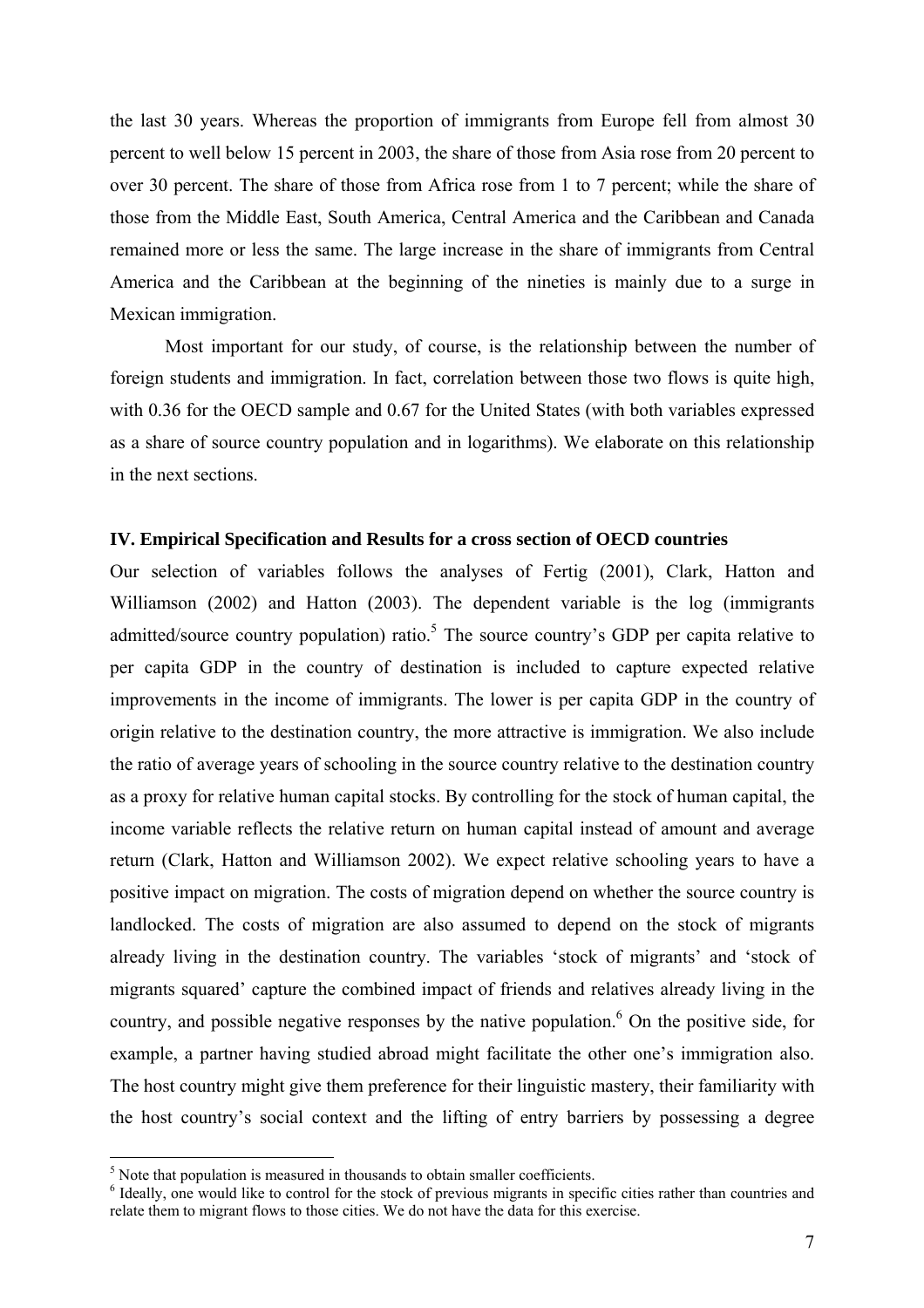"known" to employers (Tremblay 2002). The negative reactions might include increased competition in the labor market, more restrictive immigration policies, and negative sentiment towards immigrants and foreigners in general. All variables, their precise definitions and data sources are listed in the appendix.

Table 1 reports the results for a cross section of 36 source countries and 9 host countries.<sup>7</sup> Due to missing data, our analysis, however, has only 93 observations. Unfortunately, the number of students studying in the OECD countries is only available for the period  $1998-2000$ ;<sup>8</sup> migration flows, however, are not available after 1995. With this in mind, and the number of observations being only 93, the results of the analysis can merely be suggestive.

As can be seen in column 1, with a coefficient significant at the five percent level, migration flows are lower with a higher per capita GDP in the source country relative to the country of immigration. At the ten percent level of significance, migration flows are higher with a higher ratio of years in school and a higher stock of immigrants already living in the destination country. The results also show that student flows and migration are significantly related, with a highly significant coefficient. Squared immigration and the dummy for landlocked countries do not significantly influence migration. Column 2 thus omits those insignificant variables. The result for student flows remains. As the corresponding coefficient shows, a one percent increase in student flows is associated with about half a percent increase in immigration.

In the next section we further investigate the issue using data for one country of destination only – the United States – for which more extensive data is available.

## **V. Empirical Specification and Results for the United States**

This section analyzes migration with the United States as the destination country. As data availability is much better for the United States, we can test our hypotheses more rigorously using cross-section time-series (panel) data of immigrants from a maximum of 78 source countries.<sup>9</sup> The annual data cover the years 1971-2001. Since some of the data are not available for all countries or years, the panel data are unbalanced and our number of

1

 $<sup>7</sup>$  Our selection of countries is driven by data availability. The countries included in our sample are listed in</sup> Appendix C. As we focus on the United States in the next section, we do omit the United States as destination country here.

 $8$  For a detailed description of these data see Tremblay (2002).

<sup>&</sup>lt;sup>9</sup> Our selection of countries is again driven by data availability. The countries included in our sample are listed in Appendix C.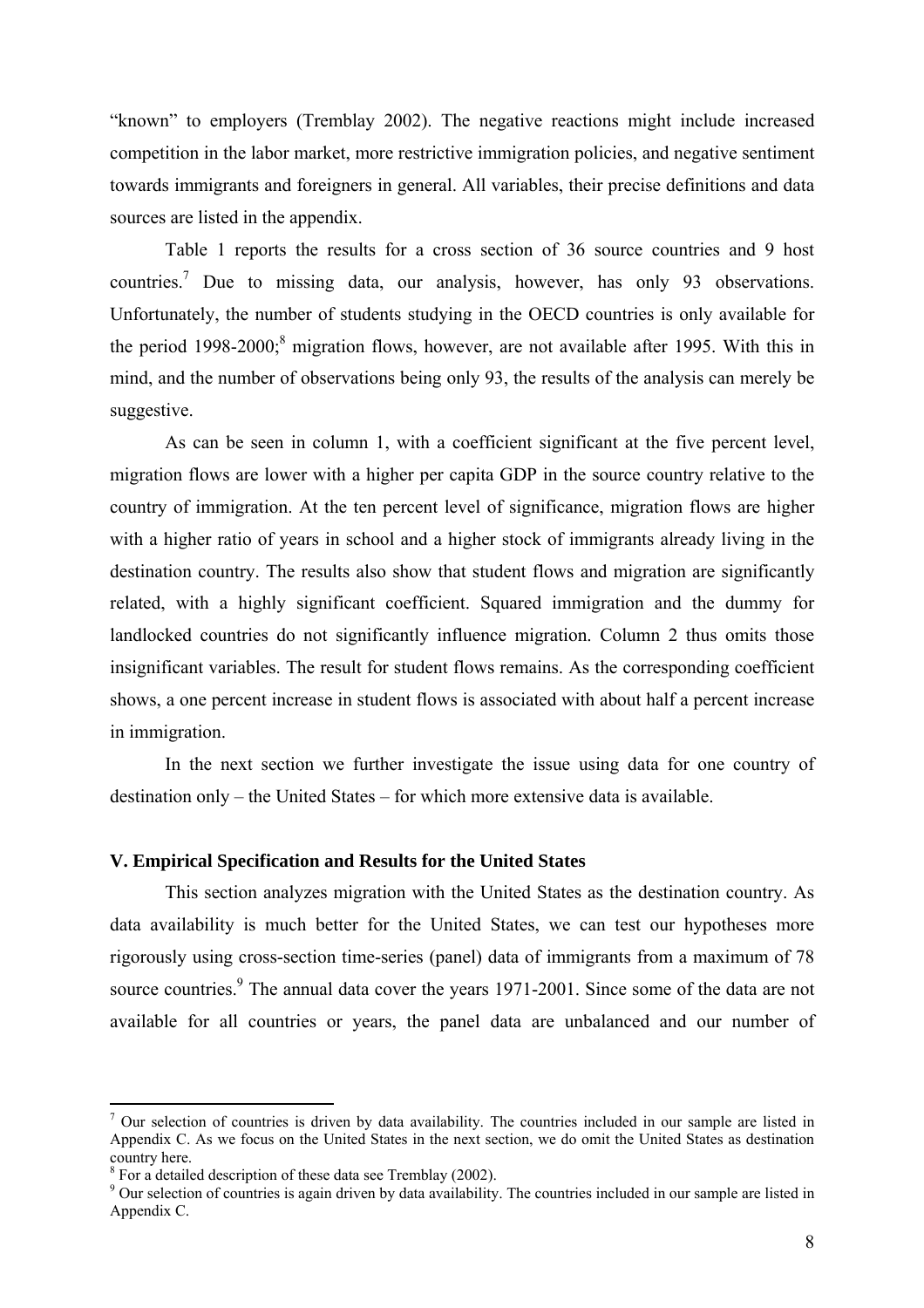observations depends on the choice of explanatory variables. Since there was significant firstorder autocorrelation in all models, the disturbance term is modeled as an AR(1) process.

Again, the dependent variable is the log (immigrants admitted/source country population) ratio. In addition to the variables of Table 1, we include the distance from the source country to the United States and the percentage of source country population that speak English. The costs of migration rise with distance from the United States. They are lower for English speaking people.<sup>10</sup>

Column 1 of Table 2 shows the results (of our random effects estimator). As can be seen, all coefficients are significant at the five percent level at least. In line with our hypotheses, the number of migrants to the United States rises with lower relative GDP and relatively longer education. More immigrants come from countries that are geographically closer to the United States, have a higher share of native English speakers, and have access to the sea.<sup>11</sup> The stock of immigrants already living in the United States initially attracts more people from the same country. However, as indicated by the negative coefficient of the squared stock variable, this impact reverses eventually. The results also show that immigration from a specific country is more likely, the more students from that country studied in the United States in the previous year. The coefficient of this variable is significant at the one percent level and is quantitatively important. According to the estimate of column 1, a ten percent increase in student flows leads to approximately one percent more immigration. For comparison, an increase in relative income by 10 percent reduces immigration by slightly more than 5 percent, and an increase in relative years of schooling by the same percentage increases immigration on average by almost 10 percent. A hundred mile increase in the distance between the origin country and the United States reduces immigration by 4 percent. $^{12}$ 

In column 2, we add the lagged endogenous variable. As a consequence, the estimated impact of students on migration becomes quantitatively smaller, with a ten percent increase in student flows leading to about half a percent more immigration. The coefficient stays, however, significant at the one percent level. The lagged dependent variable is highly significant and the share of the dependent variables' variation explained by the regression

1

 $10$  We did not include these variables in the cross country regressions of the previous section as we do not have the data for all countries in the sample.

 $11$  As distance from the United States and the dummy for landlocked countries both measure travel costs, we also included them in the regression one at a time. The results are unchanged.<br><sup>12</sup> If we drop the share of English speaking population and distance from the U.S. (and so exactly replicate the

specification of Table 1), the results are unchanged. We also included the squared distance to test for nonlinearities. Indeed, the squared term is significant at the one percent level, with a positive coefficient. The coefficient of the share of English speaking population is no longer significant, while all other results remain.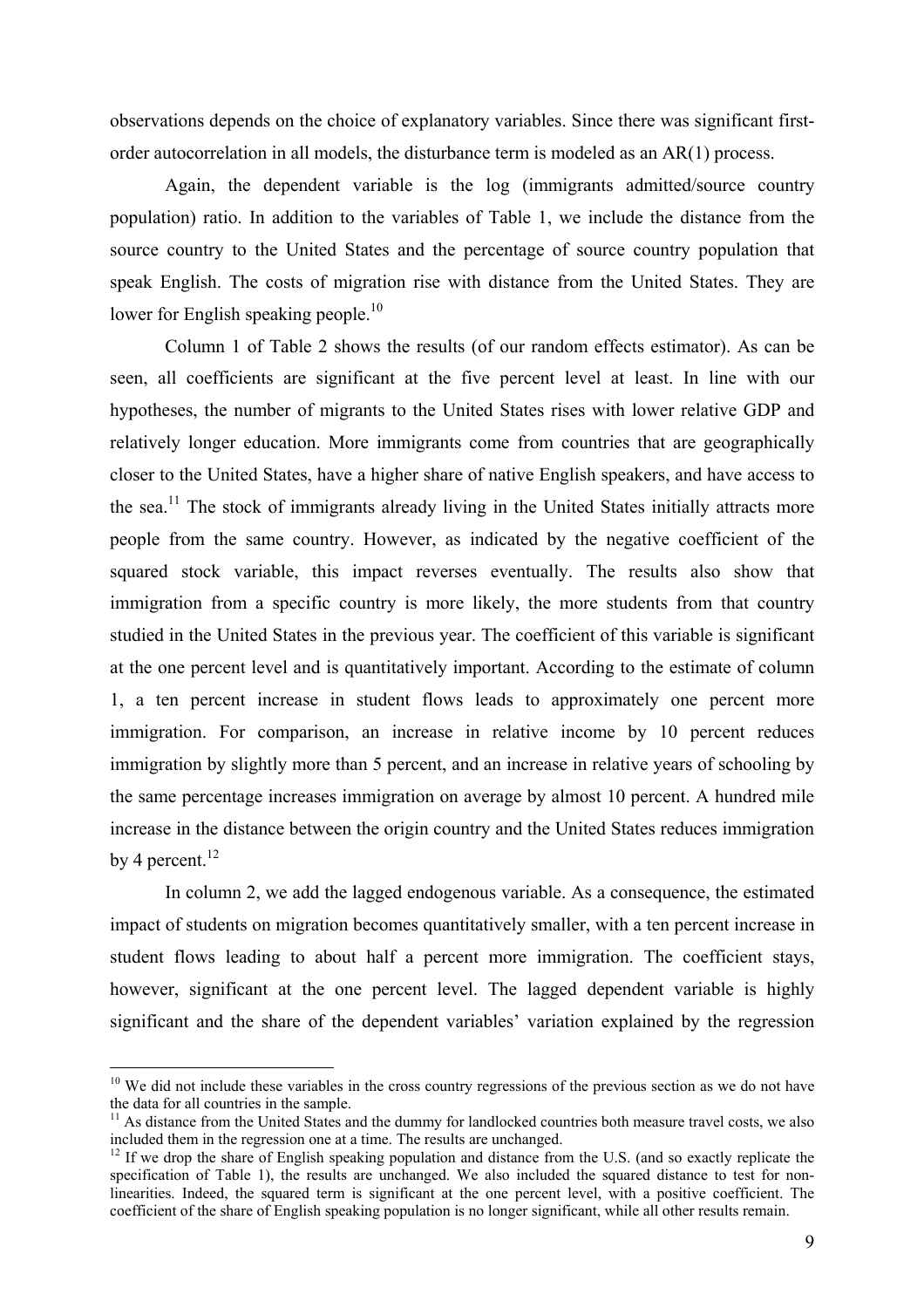rises substantially. With the inclusion of the lagged endogenous variable, relative schooling years no longer significantly affect immigration. The dummy for landlocked countries also loses its significance as does the percent of the population speaking English.

As a hausman test rejects the random effects model in favor of fixed effects and we found significant period effects in all specifications, columns 3 and 4 replicate the analysis including those dummies.<sup>13</sup> As a consequence, we cannot employ variables that do not vary over time or across countries. Language, distance, and the share of population speaking English have to be omitted. The results show that most coefficients are insignificant when time and country dummies are included. Most important for our analysis, however, the coefficient of student flows stays significant at least at the ten percent level when the lagged endogenous variable is excluded and at the one percent level otherwise.

In order to further investigate the relationship between immigration and foreign students, Table 3 includes up to three lags of the foreign students variable in the regressions. Arguably, students are more likely to immigrate permanently to the United States at the end of their studies. Unfortunately, we do not have the data to test this hypothesis. The results show that the number of students studying in the United States in the previous year always increases immigration, while the coefficient of the second lag is only significant with the lagged dependent variable included. The third lag is insignificant regardless of the inclusion of the lagged endogenous variable. We also included the lags one at a time instead of in addition (not reported in the table). When only the third lag is included, its coefficient is insignificant when the lagged endogenous variable is excluded, and significant at the five percent level otherwise. The same is true for the second lag. Clearly, we have problems with collinearity here, so the results have to be interpreted with caution.

In the next section, we further test the robustness of our results.

## **VI. Further Discussion**

 $\overline{a}$ 

This section tests the robustness of our results with respect to inclusion of additional explanatory variables and in terms of the observations included in the regressions. First, regarding additional variables, we follow the previous literature to identify candidate variables. Mitchell and Pain (2003) suggest including the unemployment rate and economic growth in the United States. Arguably, people are more likely trying to escape countries where political participation is weak. We therefore also include a variable measuring whether or not the source country is a democracy.

<sup>&</sup>lt;sup>13</sup> The coefficients of the country and time dummies are not reported in the tables.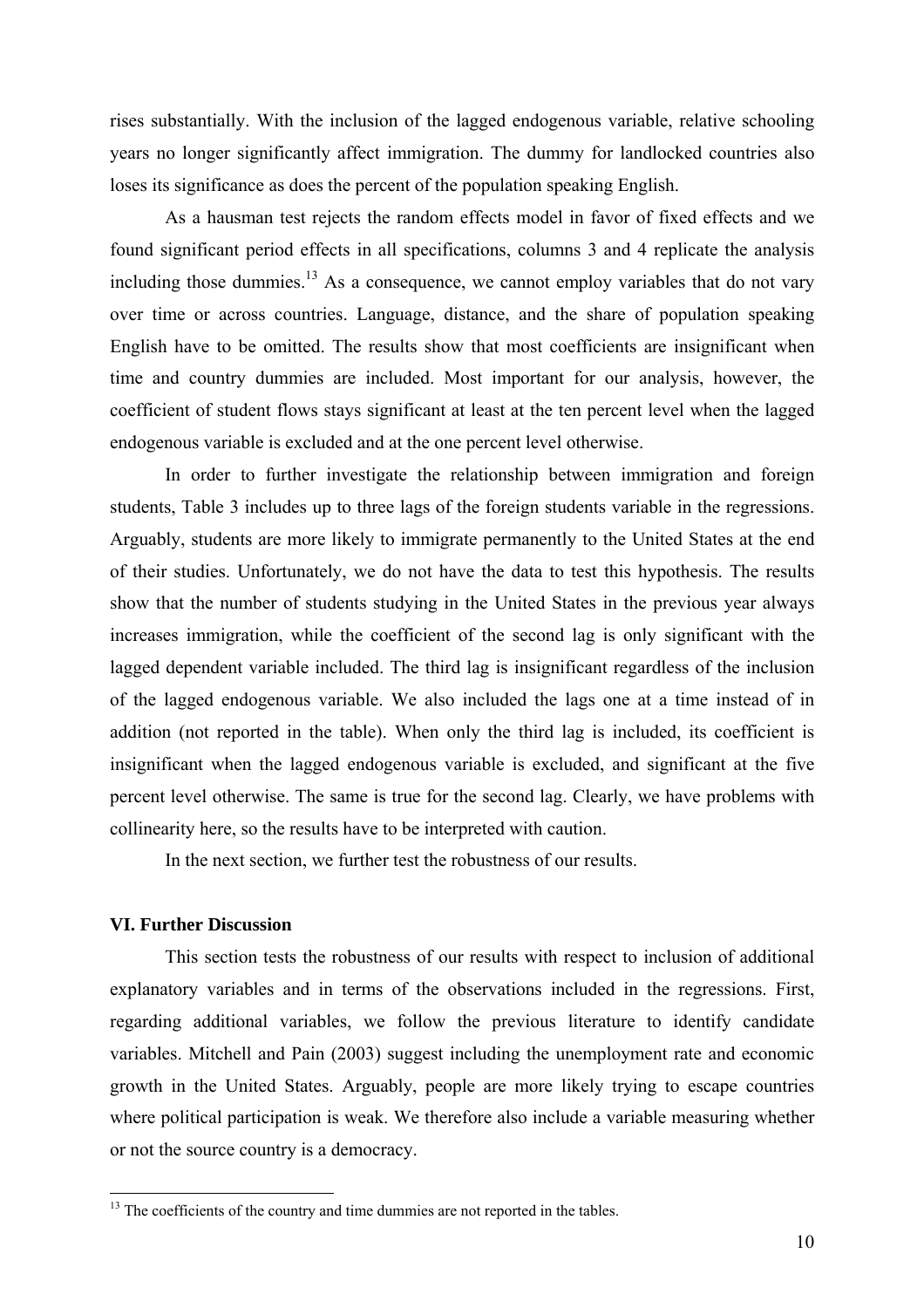When it comes to how helpful previous immigrants are in finding a job or apartment, it might be the absolute number of immigrants that matters or migrants relative to the population in the destination rather than the origin country. The same is true for backlash against immigrants. We therefore replace the number of immigrants relative to source country population by their number relative to U.S. population.

Second, and equally important, we focus on the role of outliers. Some authors suggest using so-called robust estimation techniques to deal with them. Robust estimators can be thought of as trying to identify that part of the data best approximated by the model being estimated (see de Haan and Sturm 2003 for an illustrative discussion). We therefore employ the Least Median of Squares (LMS) estimator introduced by Rousseeuw (1984) to test the robustness of our results, minimizing the median of the squared residuals. This estimator will not be influenced by observations lying outside the typical relationship between the dependent and explanatory variables revealed by the remaining data.

Table 4 contains the results. In column 1, we include the POLITY IV measure of democracy. Column 2 includes the rate of unemployment in the United States, column 3 GDP growth. In column 4, the stock of migrants in the United States is divided by U.S. population instead of origin country population. The same is true for the stock of migrants squared. As the table shows, only the unemployment rate is significantly associated with immigration to the United States. As expected, immigration is lower with higher unemployment. Dividing the stock of migrants by U.S. population rather than origin country population does not change the results. The inclusion of the additional variables has no impact on the relationship between foreign student enrollment and immigration. In all four regressions immigration is increasing in the number of foreign students in the previous year, with a coefficient significant at the one percent level.

In column 5 we report the results of the Least Median of Squares regression. As can be seen, the previous results have not been driven by outliers. All coefficients are significant at the one percent level and have the expected sign. In the robust regression, the magnitude of foreign student enrollment corresponds closely to the results of the cross section for the OECD, indicating that a one percent increase in student flows is associated with about half a percent increase in immigration. As we cannot control for fixed country effects in both the cross section and the LMS regressions, these larger effect most likely represents the pure between-country variation.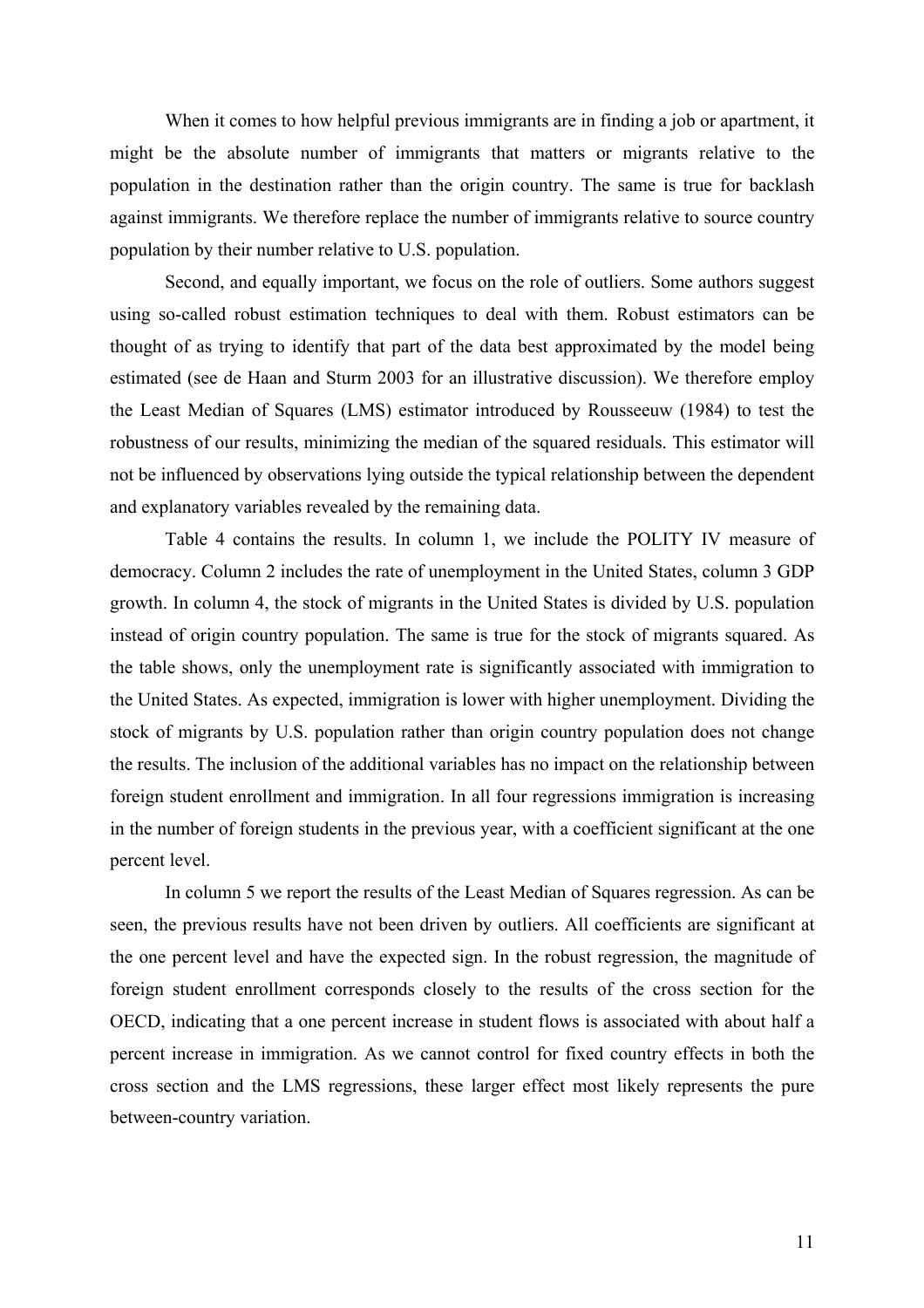#### **VII. Conclusion**

In this paper, we discover a close link between student flows and migration flows. In our cross-section analysis of migration to nine OECD countries, we found that the share of foreign students was highly significant. In our panel (OLS) regressions for the United States, a ten percent increase in student flows leads to an increase in immigration of between 0.3-0.9 percent. Clearly, we cannot be sure whether it is the students actually staying in their host country or the impact of other student-related factors driving those results. As one example, students may tell others about their experiences and have networks that other migrants may use.

Student flows explain migration more consistently in different specifications than traditionally highlighted economic variables - like the GDP per capita ratio between the country of origin and the United States and the schooling years ratio between the two. When country and time dummies are included, the stock of students also generally retains its significance, and seems to be a more robust predictor than the stock of previous immigrants or its square. When measures of the percentage of English-speaking population, democracy in the source country, the unemployment rate, or GDP growth in the United States are included, both the stock of foreign students and that of previous immigrants and its square are significant at the one percent level.

One potential problem in explaining migration arises from the omitted variable bias. It is conceivable that both student flows and migration flows would reflect an underlying cultural and economic proximity, not captured by distance or sharing the English language when explaining migration to the United States. To reduce the impact of this possibility, we also include the lagged endogenous variable - migration in the previous year - to our panel analysis. Indeed, the lagged endogenous variable turns out to be the most powerful explanatory variable of current migration. Importantly, the past stock of foreign students still retains its significance in all cases. Repeating the analysis using the Least Median of Squares estimator suggests that the results are not driven by outliers.

Our findings have several policy implications for both origin and host countries of foreign students. In our OLS regressions for the United States, a ten percent increase in student flows leads to an increase in immigration of between 0.3-0.9 percent. This suggests that hosting foreign students is an efficient way of attracting future migration, independent of the previous immigrant stock. Therefore, European countries aiming to attract immigrants from developing countries might benefit from educating students from these countries. Governments would then be well advised to take this into account when considering tuition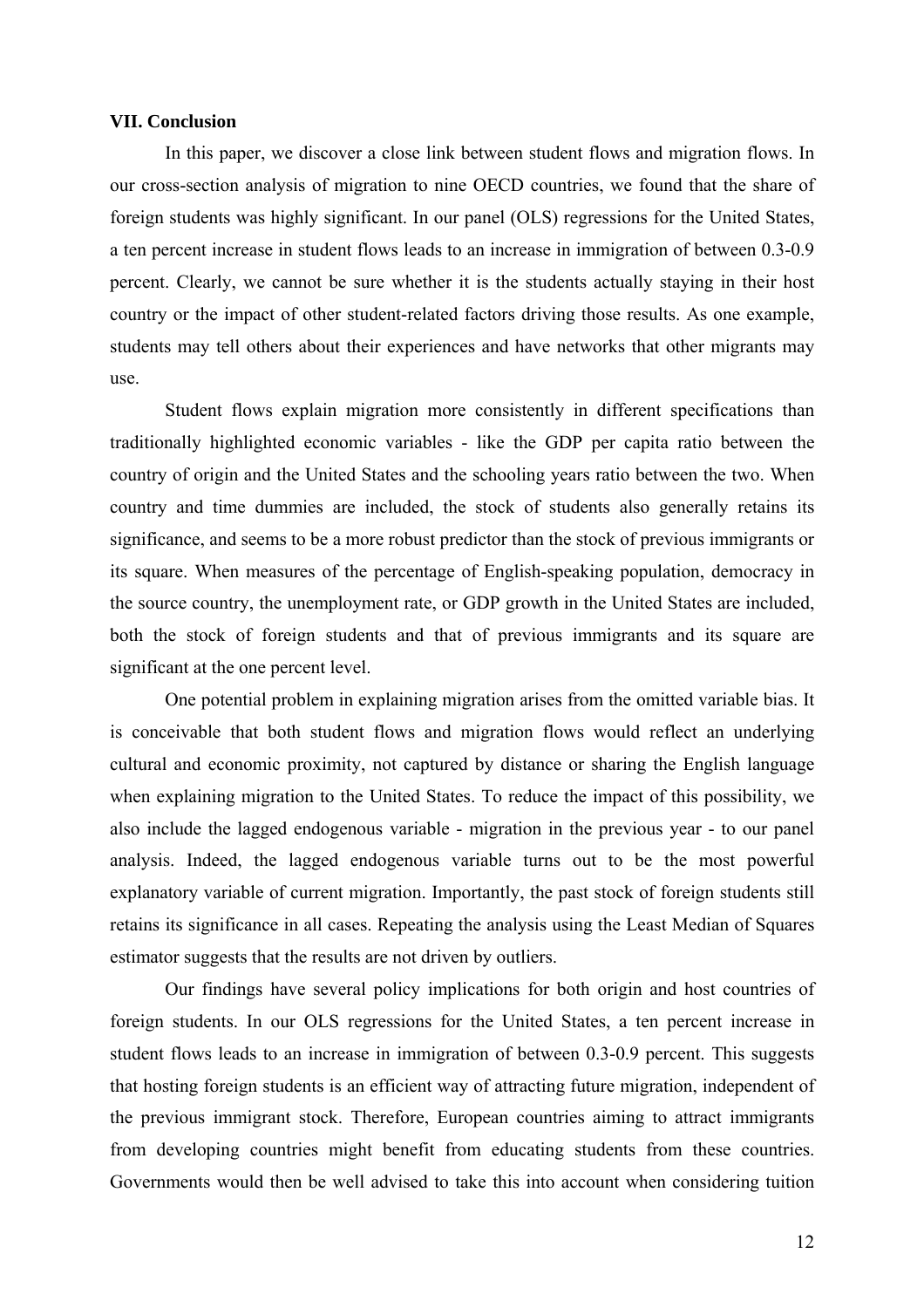fees for foreign students. The trade-off arising from the fees is the following. On the benefit side, charging tuition fees gives additional resources to the host country, and such resources could be used to improve the financing of universities. On the cost side, tuition may discourage students from entering, either due to liquidity constraints or risk aversion. This would then also pre-empt potential gains from future immigration.

From the perspective of origin countries, sending students abroad involves both brain exchange and brain drain. That part of the students remaining abroad, or later emigrating, is a cost these countries encounter in order to upgrade the human capital of their youth. However, emigrants may also serve as a source of remittances and investments to their home country, thanks to significantly higher productivity of labor in destination countries, as well as establishing academic and business networks. Given this and population aging in destination countries with labor often being abundant in source countries, international student flows may well generate mutual gains.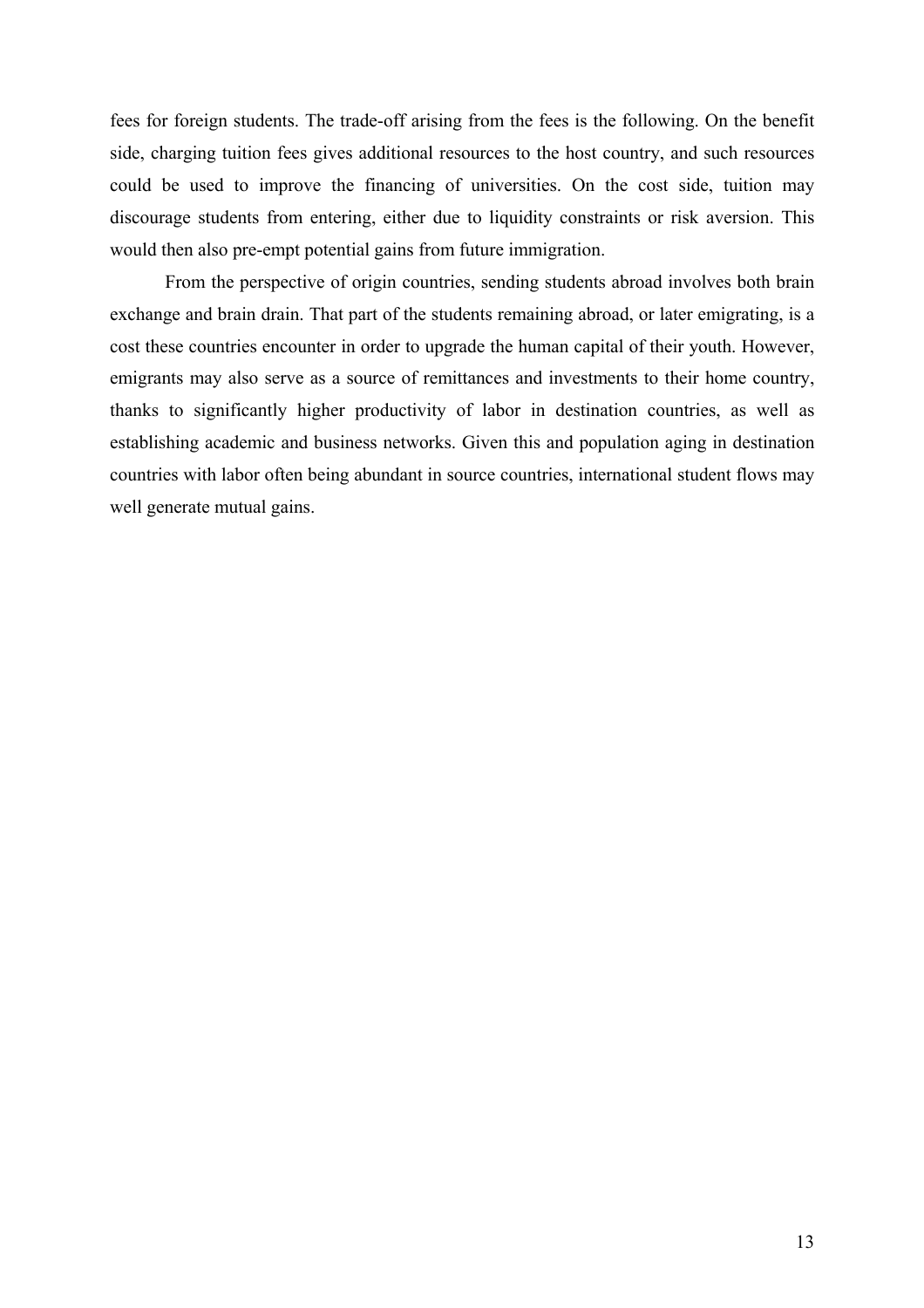#### References

- Alberto Alesina; Easterly, William; Devleeschauwer, Arnaud; Kurlat, Sergio and Romain Wacziarg, 2003, Fractionalization, *Journal of Economic Growth* 8: 155-194.
- Barro, Robert J. and Jong-Wha Lee, 2000, International Data on Educational Attainment: Updates and Implications, manuscript, Harvard University.
- Borjas, George J., 1994, The Economics of Immigration, *Journal of Economic Literature* 32: 1667-1717.
- Clark, Ximena; Hatton, Timothy J. and Jeffrey G. Williamson, 2002, Where do U.S. Immigrants Come From, and Why? NBER Working Paper 8998.
- Fertig, Michael, 2001, The Economic Impact of EU-enlargement: Assessing the Migration Potential, *Empirical Economics* 26: 707-720.
- Gibson, Campbell J. and Emily Lennon, 1999, Historical Census Statistics on the Foreignborn Population of the United States: 1850-1990, Technical Working Paper 29, U.S. Census Bureau, Population Division.
- Haan, Jakob de and Jan-Egbert Sturm, 2003, Economic Freedom and Economic Growth; A Reassessment of Evidence Based on Cross-Country Growth Regressions.
- Hatton, Timothy J., 2003, Emigration from the UK, 1870-1913 and 1950-98, University of Essex, mimeo.
- Hufbauer, Gary C. and Barbara Oegg, 2003, *The Impact of Economic Sanctions on US Trade: Andrew Rose's Gravity Model*, International Economics Policy Briefs PB03-4, Institute for International Economics.
- Institute of International Education, 50 Years of Open Doors, CD-ROM.
- Institute of International Education, Open Doors Data Archive, http://opendoors.iienetwork. org/?p=28636.
- Marshall, Monty G. and Keith Jaggers, 2000, Polity IV Project: Political Regime Characteristics and Transitions, 1800-2000, http://www.cidcm.umd.edu/inscr/polity/.
- Mitchell, James and Nigel Pain, 2003, The Determinants of International Migration into the UK: A Panel Based Modelling Approach, National Institute of Economic and Social Research, London.
- OECD, 2001, International Migration Statistics, CD-ROM, Paris.
- OECD, 2003, Education Database, CD-ROM, Paris.
- Pedersen, Peder J., Mariola Pytlikova M. and Nina Smith, 2004, Selection or Network Effects? Migration Flows into 27 OECD Countries, 1990-2000, IZA DP 1104.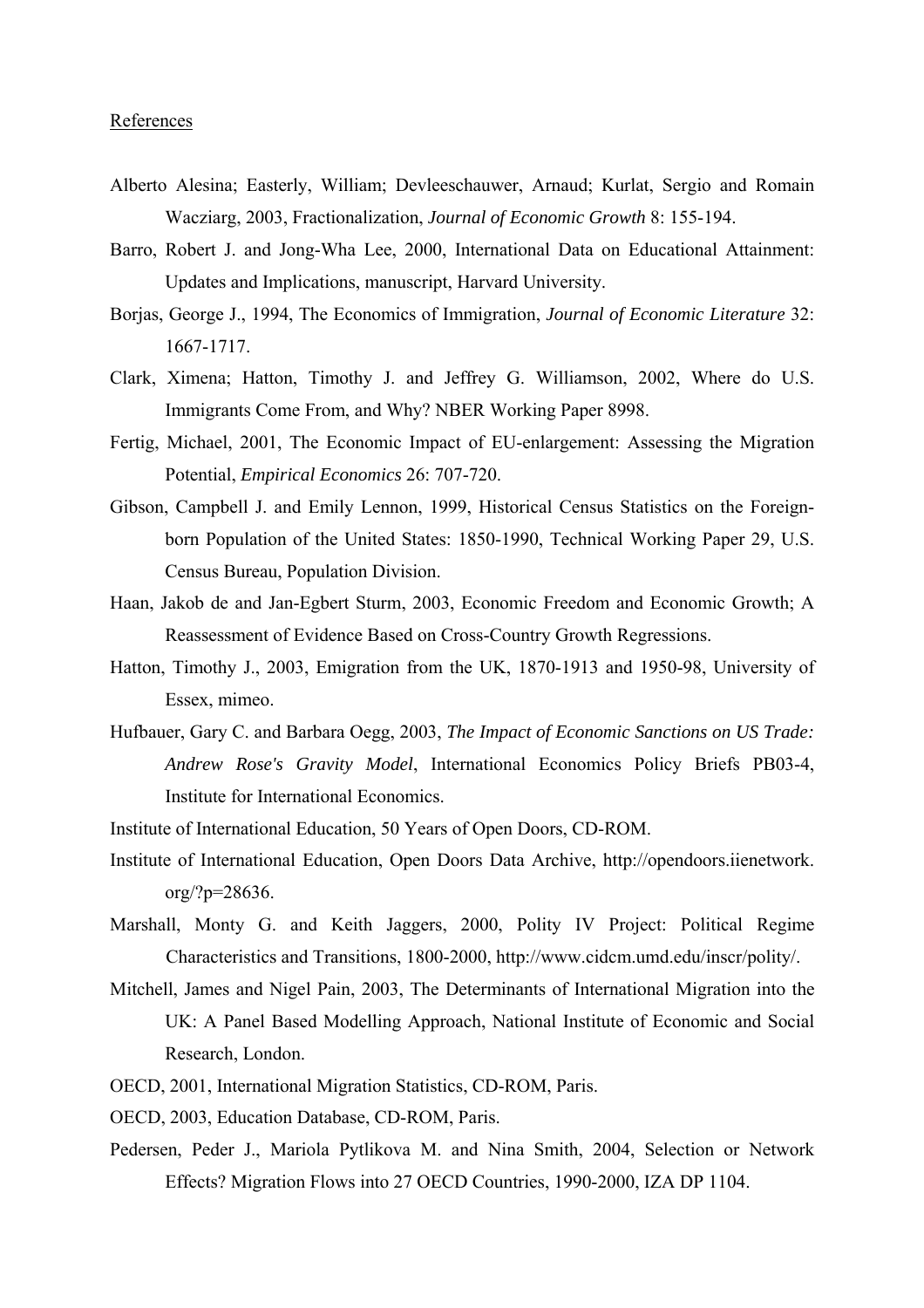- Rousseeuw, Peter J., 1984, Least Median of Squares Regression, *Journal of the American Statistical Association* 79: 871-880.
- Tremblay, Karine, 2002, Student Mobility Between and Towards OECD Countries in 2001: A Comparative Analysis, in: OECD, *International Mobility of the Highly Skilled,*  OECD, Paris: 39-67.
- U.S. Census Bureau, various years, Annual Current Population Survey
- U.S. Immigration and Naturalization Service, 2000, Characteristics of speciality occupation workers (H-1B), Washington, DC.
- William Easterly and Mirvat Sewadeh, 2002, Global Development Network Growth Database, World Bank, Washington, DC.
- World Bank, 2003, World Development Indicators, CD-ROM, Washington, DC.
- Zavodny, M., 1997, Welfare and the Locational Choices of New Immigrants, Economic Review – Federal Reserve Bank of Dallas, Second Quarter 1997.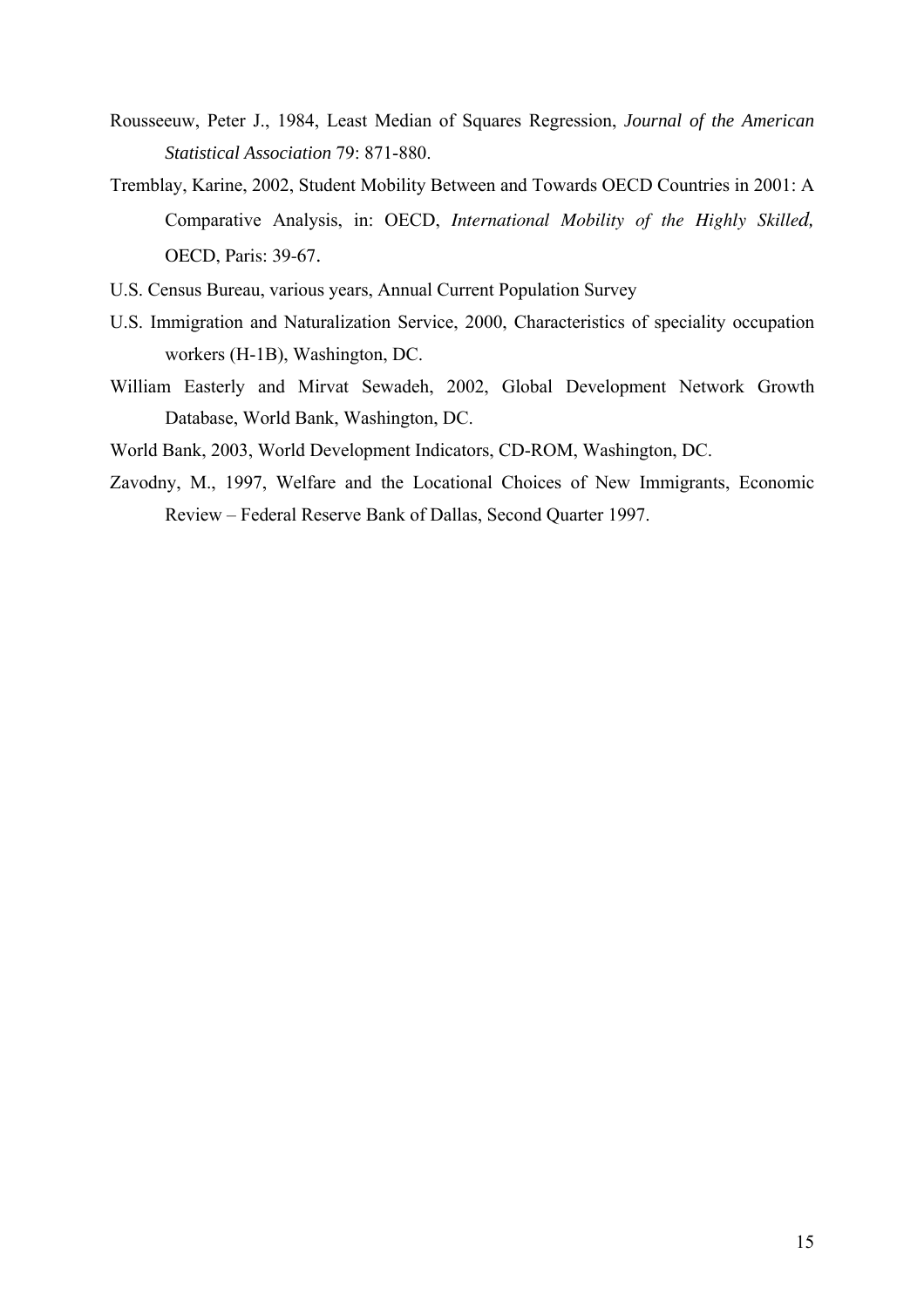

**Graph 1: Foreign Students in the U.S. (1970-2001), percent**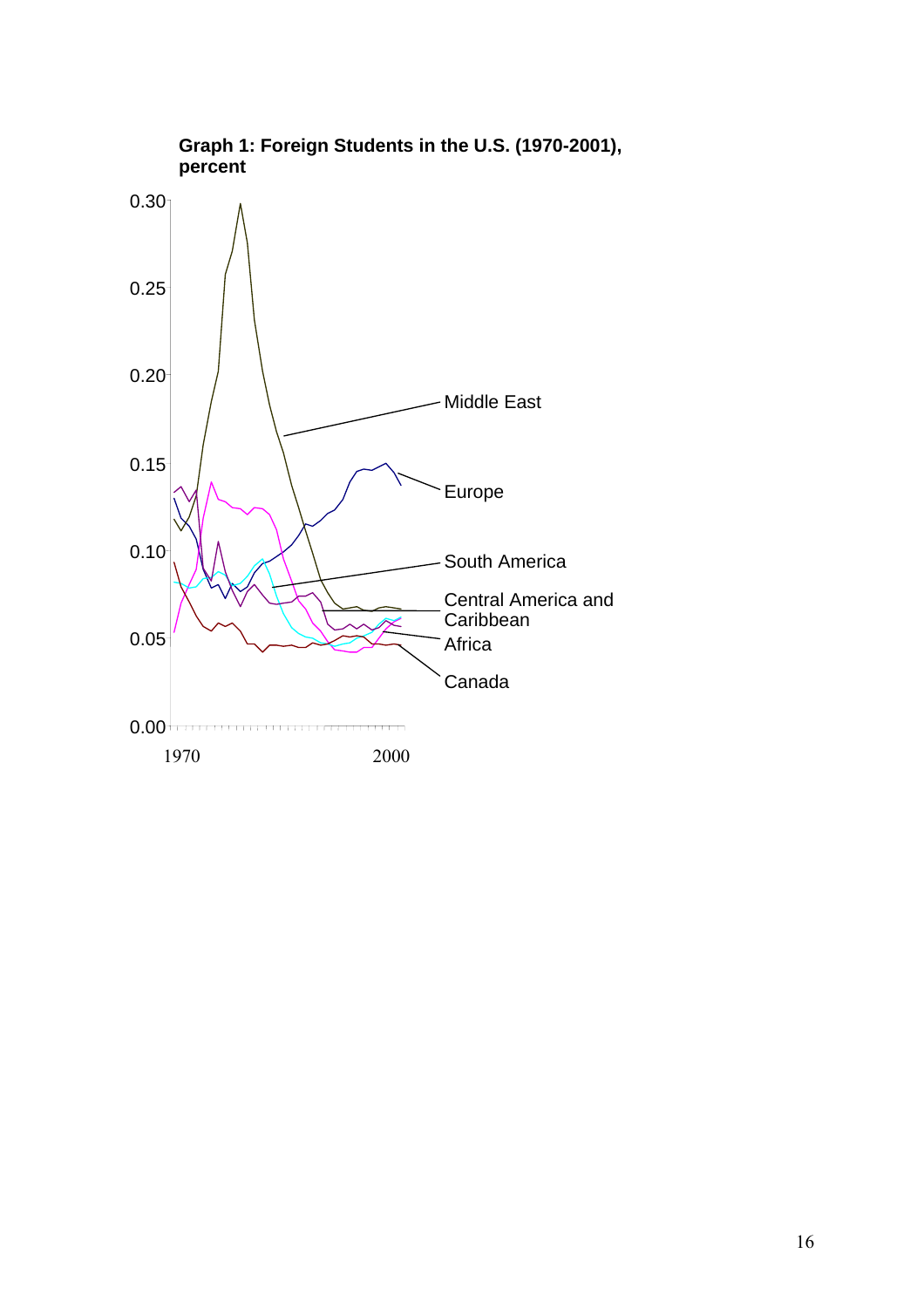

**Graph 2: Migration to the U.S. (1970-2003),**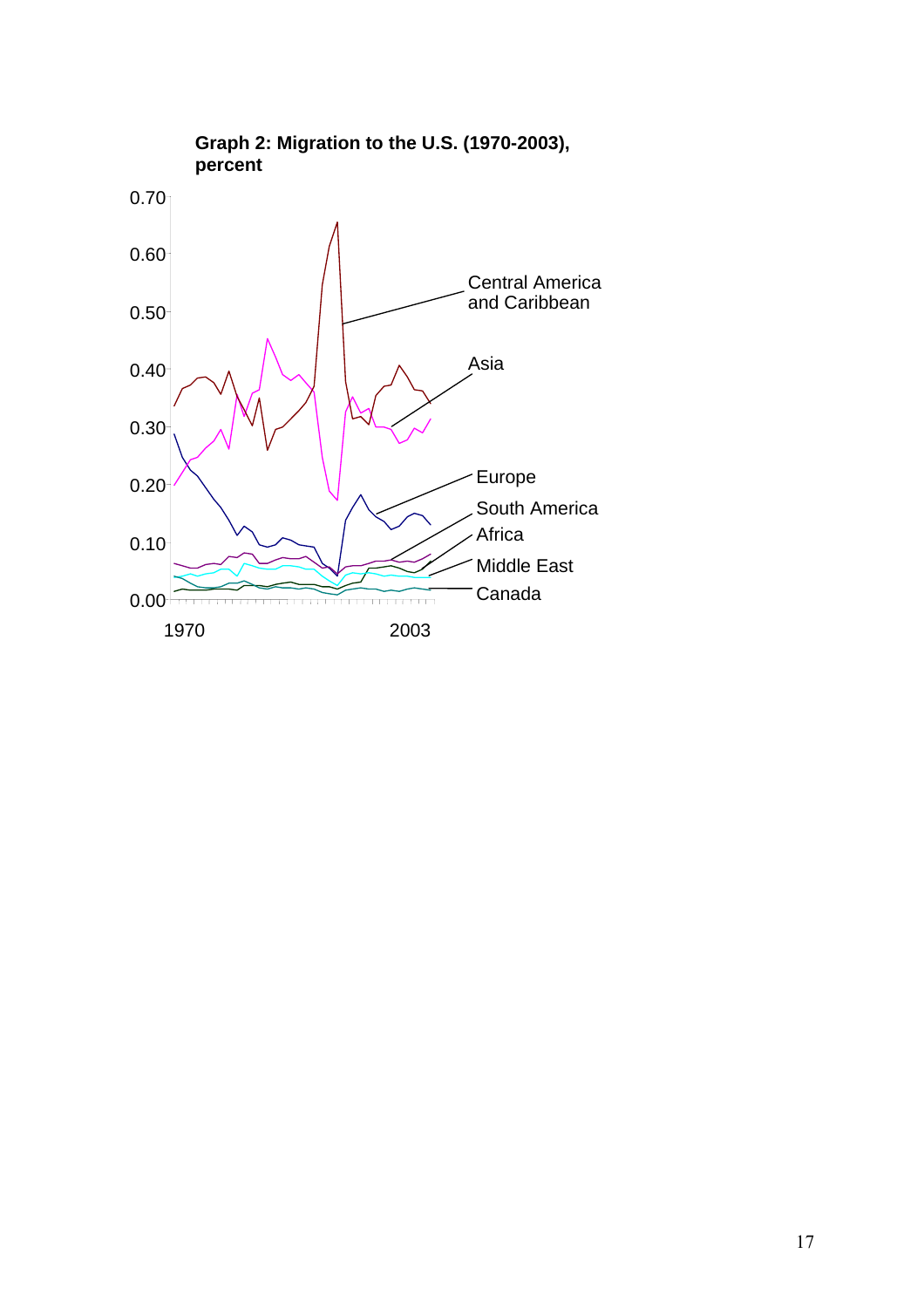| <b>Explanatory Variables</b>                  | (1)                   | (2)                  |
|-----------------------------------------------|-----------------------|----------------------|
| log (foreign students/<br>origin population)  | 0.44<br>$(4.90***)$   | 0.45<br>$(5.05***)$  |
| GDP per capita ratio<br>(origin/destination)  | $-0.85$<br>$(2.14**)$ | $-0.80$<br>$(1.70*)$ |
| Schooling years ratio<br>(origin/destination) | 1.11<br>$(1.82*)$     | 1.02<br>$(1.70*)$    |
| Landlocked,<br>dummy                          | 0.18<br>(0.24)        |                      |
| Immigrant stock/<br>origin population         | 103.11<br>$(1.82*)$   | 30.54<br>(1.55)      |
| Immigrants/population<br>squared              | 2800.37<br>(1.38)     |                      |
| Number of host countries                      | 9                     | 9                    |
| Number of source countries                    | 36                    | 36                   |
| Number of observations                        | 93                    | 93                   |
| $R^2$                                         | 0.29                  | 0.28                 |

**Table 1: Migration to OECD, (cross section, OLS)** 

dependent variable: log (immigrants admitted/source country population) 't'-statistics in parentheses: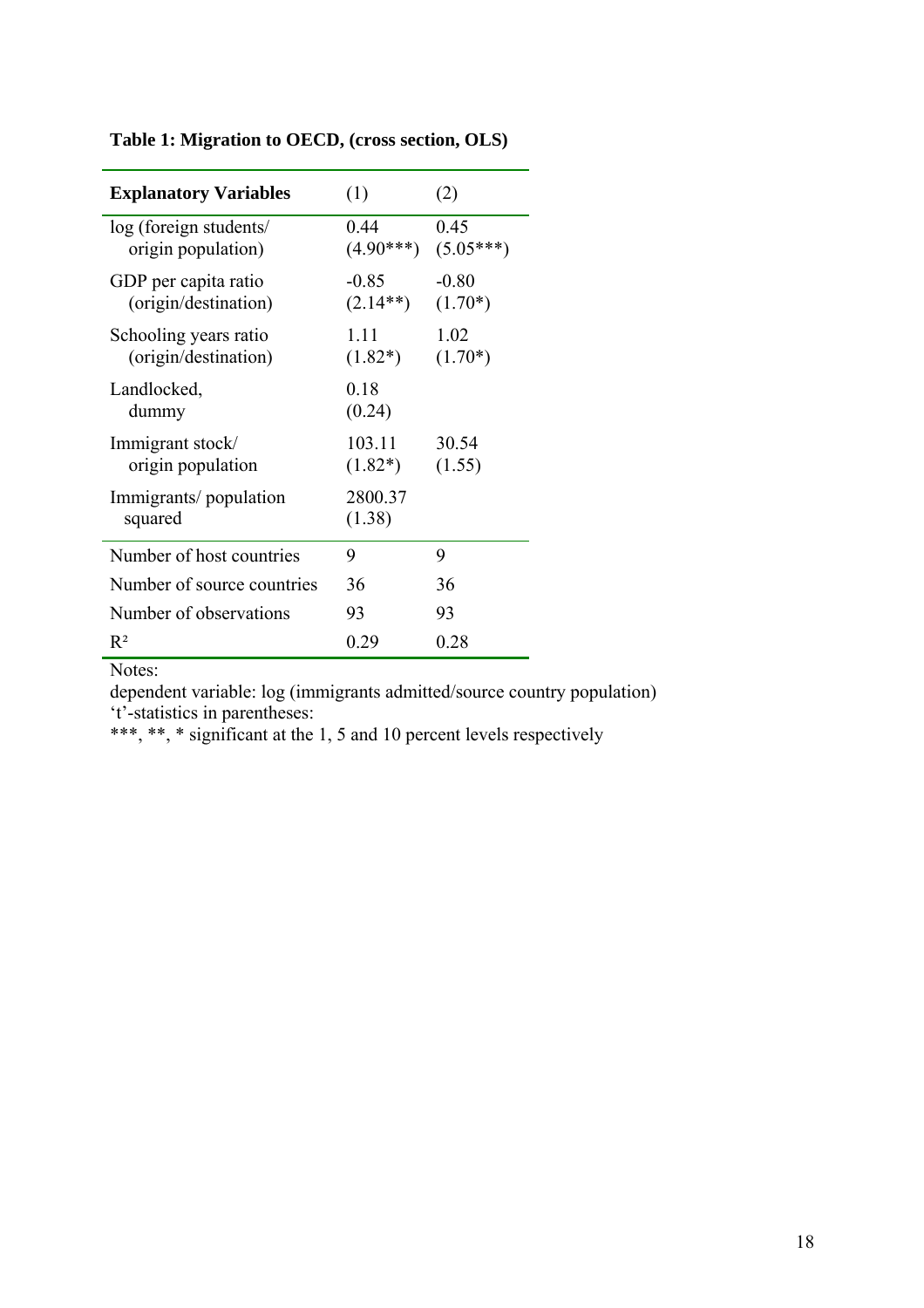| <b>Explanatory Variables</b>                           | (1)                      | (2)                        | (3)               | (4)                   |
|--------------------------------------------------------|--------------------------|----------------------------|-------------------|-----------------------|
| log (foreign students/<br>origin population), t-1      | 0.09<br>$(4.79***)$      | 0.04<br>$(6.47***)$        | 0.03<br>$(1.87*)$ | 0.04<br>$(3.46***)$   |
| GDP per capita ratio<br>(origin/U.S.)                  | $-0.53$<br>$(3.23***)$   | $-0.07$<br>$(3.18***)$     | $-0.17$<br>(0.64) | $-0.21$<br>$(2.07**)$ |
| Schooling years ratio<br>(origin/U.S.)                 | 0.92<br>$(2.88***)$      | 0.002<br>(0.04)            | $-0.67$<br>(1.09) | $-0.02$<br>(0.12)     |
| Distance from U.S.                                     | $-0.0004$<br>$(8.18***)$ | $-9.25e-06$<br>$(2.64***)$ |                   |                       |
| Landlocked,<br>Dummy                                   | $-1.05$<br>$(3.52***)$   | $-0.004$<br>(0.17)         |                   |                       |
| English speaking<br>(percent of population)            | 0.01<br>$(2.61***)$      | 0.0004<br>(1.29)           |                   |                       |
| Immigrant stock $(t-1)$ /<br>origin population $(t-1)$ | 12.12<br>$(4.82***)$     | 1.51<br>$(2.67***)$        | 0.30<br>(0.09)    | 1.30<br>$(1.65*)$     |
| Immigrants/ $p$ population $(t-1)$<br>Squared          | $-29.25$<br>$(3.92***)$  | $-5.20$<br>$(2.17**)$      | $-3.36$<br>(0.41) | $-4.46$<br>$(1.79*)$  |
| Lagged Endogenous<br>Variable                          |                          | 0.94<br>$(140.99***)$      |                   | 0.83<br>$(64.30***)$  |
| Number of countries                                    | 78                       | 78                         | 78                | 78                    |
| Number of observations                                 | 1903                     | 1881                       | 1825              | 1803                  |
| Country/Year dummies                                   | N <sub>0</sub>           | N <sub>0</sub>             | Yes               | Yes                   |
| $R^2$ (overall)                                        | 0.57                     | 0.98                       | 0.04              | 0.98                  |

**Table 2: Migration to the United States, (1971-2001, OLS AR1)** 

dependent variable: log (immigrants admitted/source country population) 't'-statistics in parentheses: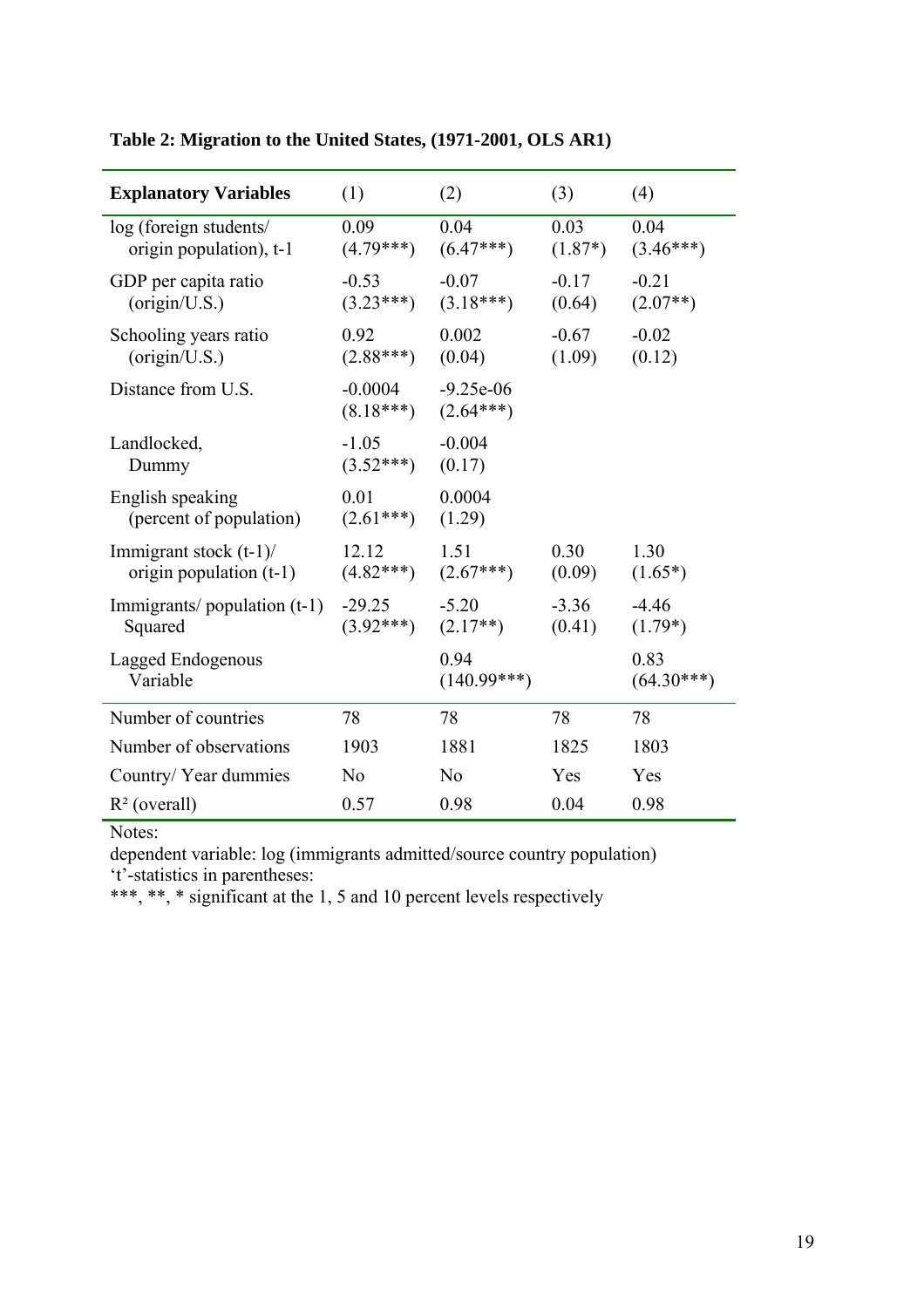| <b>Explanatory Variables</b>                           | (1)                  | (2)                 | (3)                  | (4)                 |
|--------------------------------------------------------|----------------------|---------------------|----------------------|---------------------|
| log (foreign students/<br>origin population), t-1      | 0.04<br>$(2.37**)$   | 0.06<br>$(3.23***)$ | 0.04<br>$(2.30**)$   | 0.06<br>$(3.32***)$ |
| log (foreign students/<br>origin population), t-2      | $-0.001$<br>(0.07)   | 0.05<br>$(2.55**)$  | 0.01<br>(0.31)       | 0.06<br>$(3.22***)$ |
| log (foreign students/<br>origin population), t-3      |                      |                     | $-0.01$<br>(0.55)    | 0.02<br>(0.85)      |
| GDP per capita ratio<br>(origin / U.S.)                | $-0.19$<br>$(1.82*)$ | $-0.14$<br>(0.51)   | $-0.18$<br>(1.56)    | $-0.17$<br>(0.59)   |
| Schooling years ratio<br>(origin/ U.S.)                | $-0.04$<br>(0.28)    | 0.75<br>(1.13)      | $-0.02$<br>(0.09)    | $-0.76$<br>(1.12)   |
| Immigrant stock $(t-1)$ /<br>origin population $(t-1)$ | 1.18<br>(1.55)       | $-0.07$<br>(0.02)   | 1.32<br>(1.53)       | 0.07<br>(0.32)      |
| Immigrants/population $(t-1)$<br>Squared               | $-4.34$<br>$(1.69*)$ | $-2.14$<br>(0.90)   | $-4.67$<br>$(1.76*)$ | $-2.60$<br>(0.32)   |
| Lagged Endogenous<br>Variable                          | 0.82<br>$(60.95***)$ |                     | 0.81<br>$(56.96***)$ |                     |
| Number of countries                                    | 78                   | 78                  | 78                   | 78                  |
| Number of observations                                 | 1753                 | 1754                | 1682                 | 1683                |
| Country/Year dummies                                   | Yes                  | Yes                 | Yes                  | Yes                 |
| $R^2$ (overall)                                        | 0.98                 | 0.13                | 0.98                 | 0.18                |

**Table 3: Migration to the United States (1971-2001, OLS AR1)** 

dependent variable: log (immigrants admitted/source country population) 't'-statistics in parentheses: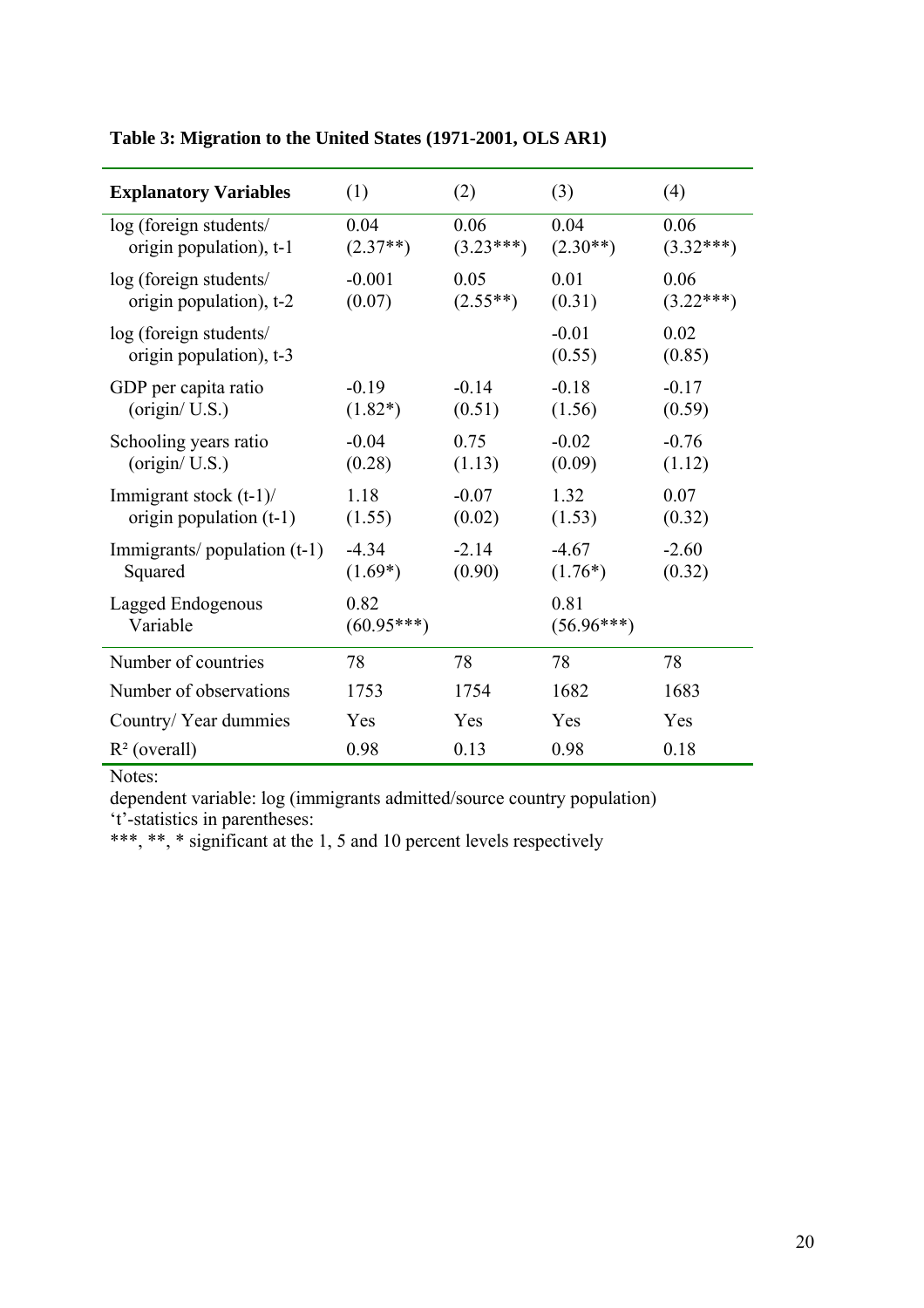| <b>Explanatory Variables</b>                           | (1)                      | (2)                      | (3)                      | (4)                      | (5)                       |
|--------------------------------------------------------|--------------------------|--------------------------|--------------------------|--------------------------|---------------------------|
| log (foreign students/<br>origin population), t-1      | 0.08<br>$(3.94***)$      | 0.09<br>$(4.86***)$      | 0.09<br>$(4.81***)$      | 0.09<br>$(4.47***)$      | 0.49<br>$(23.74***)$      |
| GDP per capita ratio<br>(origin / U.S.)                | $-0.52$<br>$(3.07***)$   | $-0.54$<br>$(3.28***)$   | $-0.53$<br>$(3.22***)$   | $-0.55$<br>$(3.15***)$   | $-1.35$<br>$(18.26***)$   |
| Schooling years ratio<br>(origin / U.S.)               | 0.62<br>$(1.84*)$        | 0.89<br>$(2.76***)$      | 0.93<br>$(2.89***)$      | 0.94<br>$(2.77***)$      | 1.54<br>$(10.70***)$      |
| Distance from U.S.                                     | $-0.0004$<br>$(8.29***)$ | $-0.0004$<br>$(8.17***)$ | $-0.0004$<br>$(8.18***)$ | $-0.0004$<br>$(7.98***)$ | $-0.0002$<br>$(15.88***)$ |
| Landlocked,<br>Dummy                                   | $-0.98$<br>$(3.24***)$   | $-1.05$<br>$(3.52***)$   | $-1.05$<br>$(3.52***)$   | $-1.07$<br>$(3.06***)$   | $-0.27$<br>$(3.45***)$    |
| English speaking<br>(percent of population)            | 0.01<br>$(2.87***)$      | 0.01<br>$(2.64***)$      | 0.01<br>$(2.61***)$      | 0.01<br>$(2.74***)$      | 0.004<br>$(3.82***)$      |
| Immigrant stock $(t-1)$ /<br>origin population $(t-1)$ | 11.59<br>$(4.05***)$     | 12.09<br>$(4.80***)$     | 12.03<br>$(4.77***)$     |                          | 41.42<br>$(22.15***)$     |
| Immigrants/population $(t-1)$<br>Squared               | $-24.71$<br>$(2.95***)$  | $-29.36$<br>$(3.93***)$  | $-28.99$<br>$(3.88***)$  |                          | $-175.96$<br>$(20.77***)$ |
| Democracy                                              | $-0.004$<br>(0.59)       |                          |                          |                          |                           |
| U.S. unemployment rate $(t-1)$                         |                          | $-0.02$<br>$(2.91***)$   |                          |                          |                           |
| U.S. GDP growth $(t-1)$                                |                          |                          | 0.002<br>(0.86)          |                          |                           |
| Immigrant stock $(t-1)$ /<br>U.S. population $(t-1)$   |                          |                          |                          | 104.04<br>$(2.07**)$     |                           |
| Immigrants/ U.S. population<br>$(t-1)$ , squared       |                          |                          |                          | $-2936.71$<br>$(1.83*)$  |                           |
| Number of countries                                    | 75                       | 78                       | 78                       | 78                       | 78                        |
| Number of observations                                 | 1723                     | 1903                     | 1903                     | 1903                     | 1903                      |
| Country/Year dummies                                   | N <sub>0</sub>           | N <sub>0</sub>           | N <sub>0</sub>           | N <sub>0</sub>           | N <sub>0</sub>            |
| Method of Estimation                                   | <b>OLS</b><br>AR(1)      | <b>OLS</b><br>AR(1)      | <b>OLS</b><br>AR(1)      | <b>OLS</b><br>AR(1)      | <b>LMS</b>                |
| $R^2$ (overall)                                        | 0.57                     | 0.57                     | 0.57                     | 0.49                     | 0.53                      |

**Table 4: Migration to the United States (1971-2001)** 

dependent variable: log (immigrants admitted/source country population)

't'-statistics in parentheses: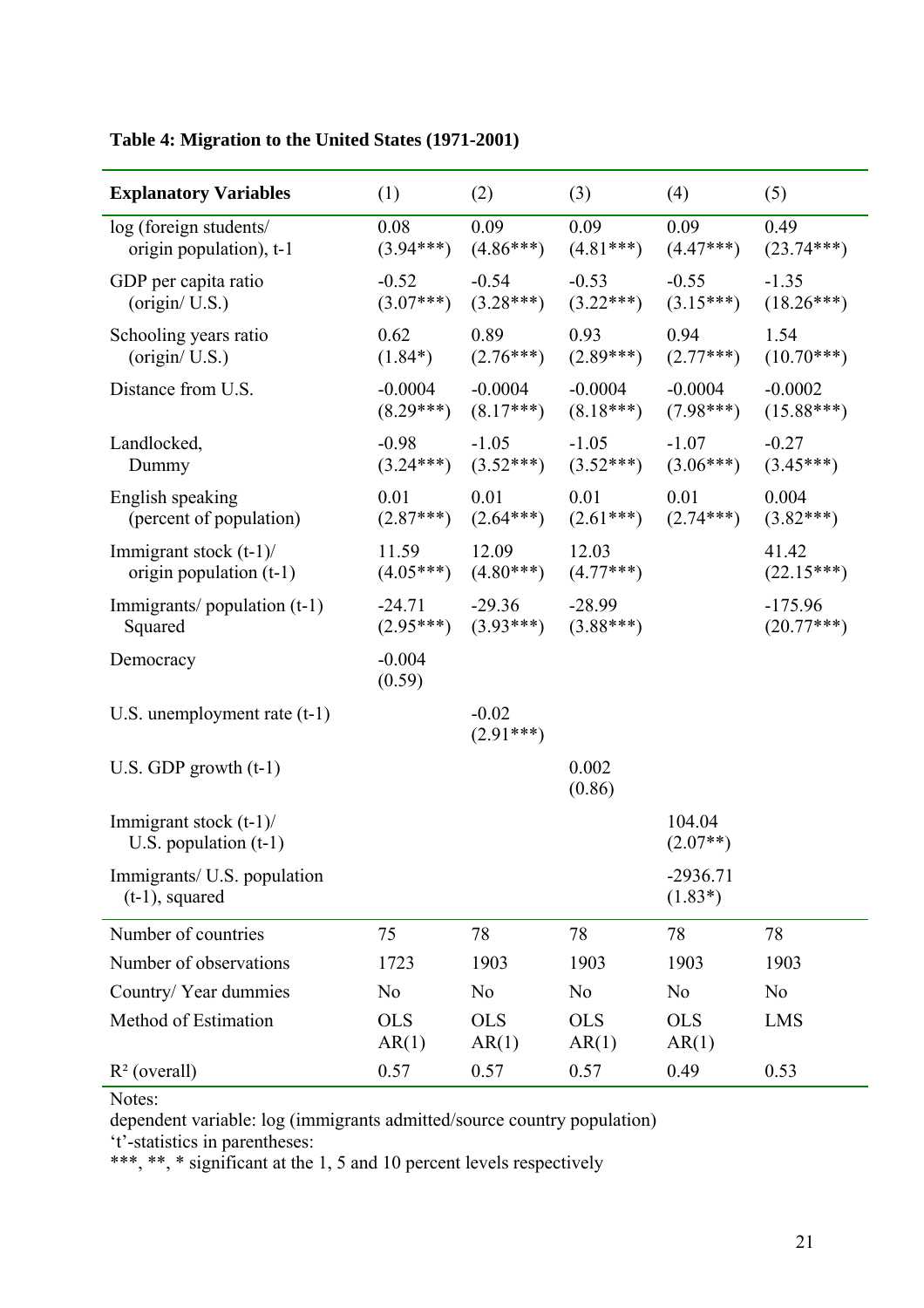| Variable              | Source                         | Definition                                                                                                                                                                  |
|-----------------------|--------------------------------|-----------------------------------------------------------------------------------------------------------------------------------------------------------------------------|
| Migration to the OECD | <b>OECD</b> (2001)             | All legal immigrants admitted,<br>including refugees. Data is by<br>country of origin. Data are for 1995.                                                                   |
| Foreign students      | <b>OECD</b> (2003)             | All foreign students enrolled in<br>tertiary education. Data are for the<br>year 2000.                                                                                      |
| GDP per capita ratio  | World Bank<br>(2003)           | Gross domestic product divided by<br>midyear population. Data are in<br>constant U.S. dollars. The value for<br>the origin country is divided by<br>those for the U.S.      |
| Schooling years ratio | Barro and Lee<br>(2000)        | Average schooling years in the total<br>population aged 25+. The value for<br>the origin country is divided by<br>those for the U.S. Linearly<br>interpolated when missing. |
| Landlocked, dummy     | Easterly and<br>Sewadeh (2002) | Dummy equals one if country has no<br>direct access to the<br>sea, zero<br>otherwise.                                                                                       |
| Immigrant stock       | <b>OECD</b> (2001)             | Number of foreign born immigrants.<br>Data are for 1995.                                                                                                                    |

## **Appendix A: Variable Definitions and Sources Cross Section (OECD countries)**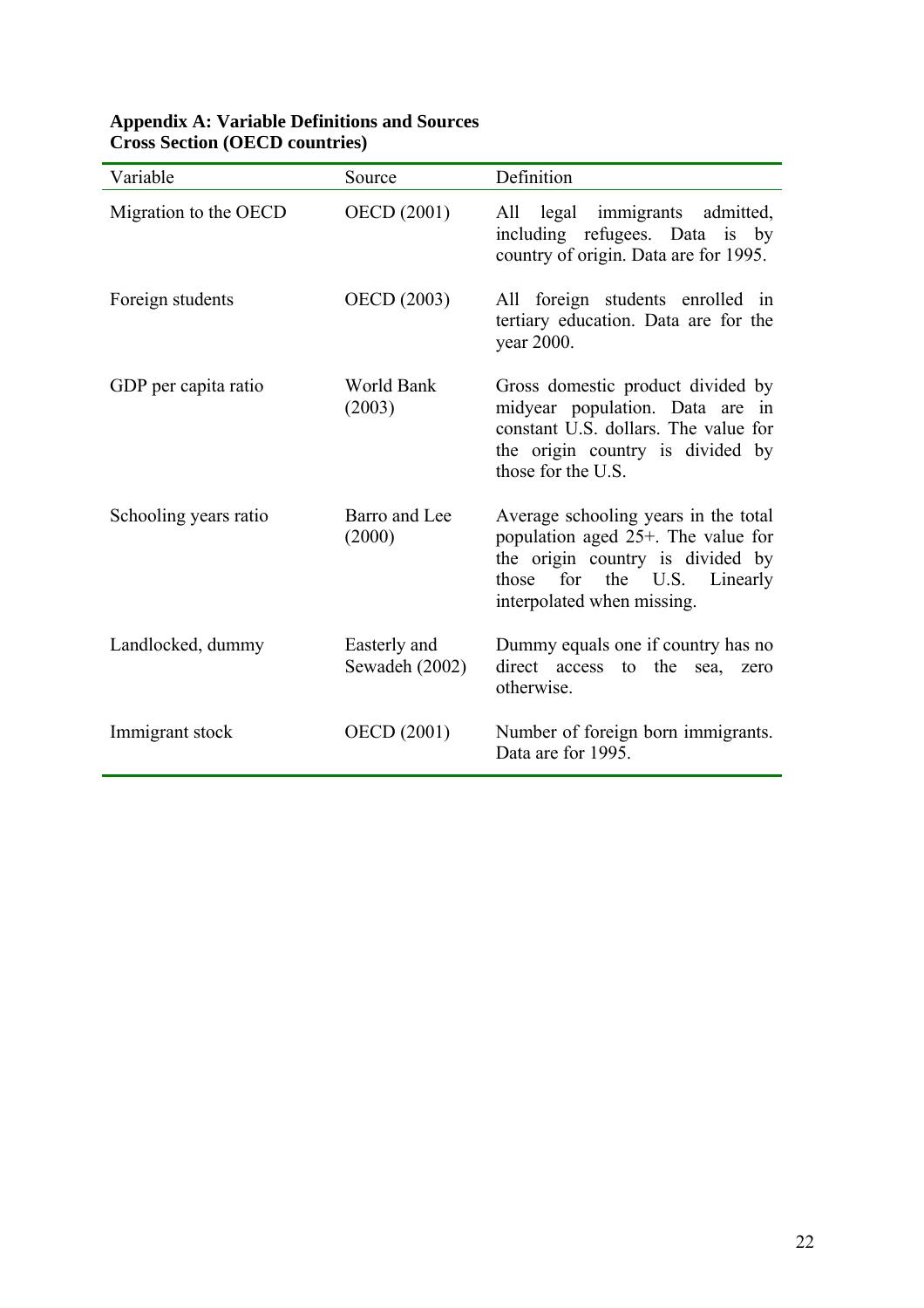## **Appendix A (continued) Panel (United States)**

| Variable                                                          | Source                                                                | Definition                                                                                                                                                                                                                                                                                                                                                                                                     |
|-------------------------------------------------------------------|-----------------------------------------------------------------------|----------------------------------------------------------------------------------------------------------------------------------------------------------------------------------------------------------------------------------------------------------------------------------------------------------------------------------------------------------------------------------------------------------------|
| Migration to the U.S.                                             | Clark et al. (2002)                                                   | All legal<br>immigrants<br>admitted,<br>refugees.<br>including<br>Includes<br>immigrants who applied from abroad<br>and those who are already in the<br>United States but change<br>to<br>permanent status. Data is by country<br>of origin.                                                                                                                                                                   |
| Foreign students                                                  | Institute of International<br>Education, various years.               | A non-immigrant class of admission.<br>Someone coming temporarily to the<br>United States to pursue a full course<br>of study in an approved program in<br>either<br>academic<br>(college,<br>an<br>university, seminary, conservatory,<br>academic high school, elementary<br>school, other institution, or language<br>training program) or a vocational or<br>other recognized non-academic<br>institution. |
| GDP per capita ratio                                              | World Bank (2003)                                                     | Gross domestic product divided by<br>midyear population. Data are in<br>constant U.S. dollars. The value for<br>the origin country is divided by<br>those for the United States.                                                                                                                                                                                                                               |
| Schooling years ratio                                             | Barro and Lee (2000)                                                  | Average schooling years in the total<br>population aged 25+. The value for<br>the origin country is divided by<br>those for the United States. Linearly<br>interpolated when missing.                                                                                                                                                                                                                          |
| Distance from the U.S.                                            | Hufbauer et al. (2003)                                                | Distance between capitals in miles.<br>Updated with data received from<br>Howard J. Wall.                                                                                                                                                                                                                                                                                                                      |
| Landlocked, dummy                                                 | Easterly and Sewadeh<br>(2002)                                        | Dummy equals one if country has no<br>direct access<br>the<br>to<br>sea,<br>zero<br>otherwise.                                                                                                                                                                                                                                                                                                                 |
| English speaking (percent of Alesina et al. (2003)<br>population) |                                                                       | Percent of population that is English<br>speaking. Data refers to 2001.                                                                                                                                                                                                                                                                                                                                        |
| Immigrant stock                                                   | U.S. Census Bureau,<br>various years, and Gibson<br>and Lennon (1999) | Number of foreign born immigrants.<br>Linearly interpolated when missing.                                                                                                                                                                                                                                                                                                                                      |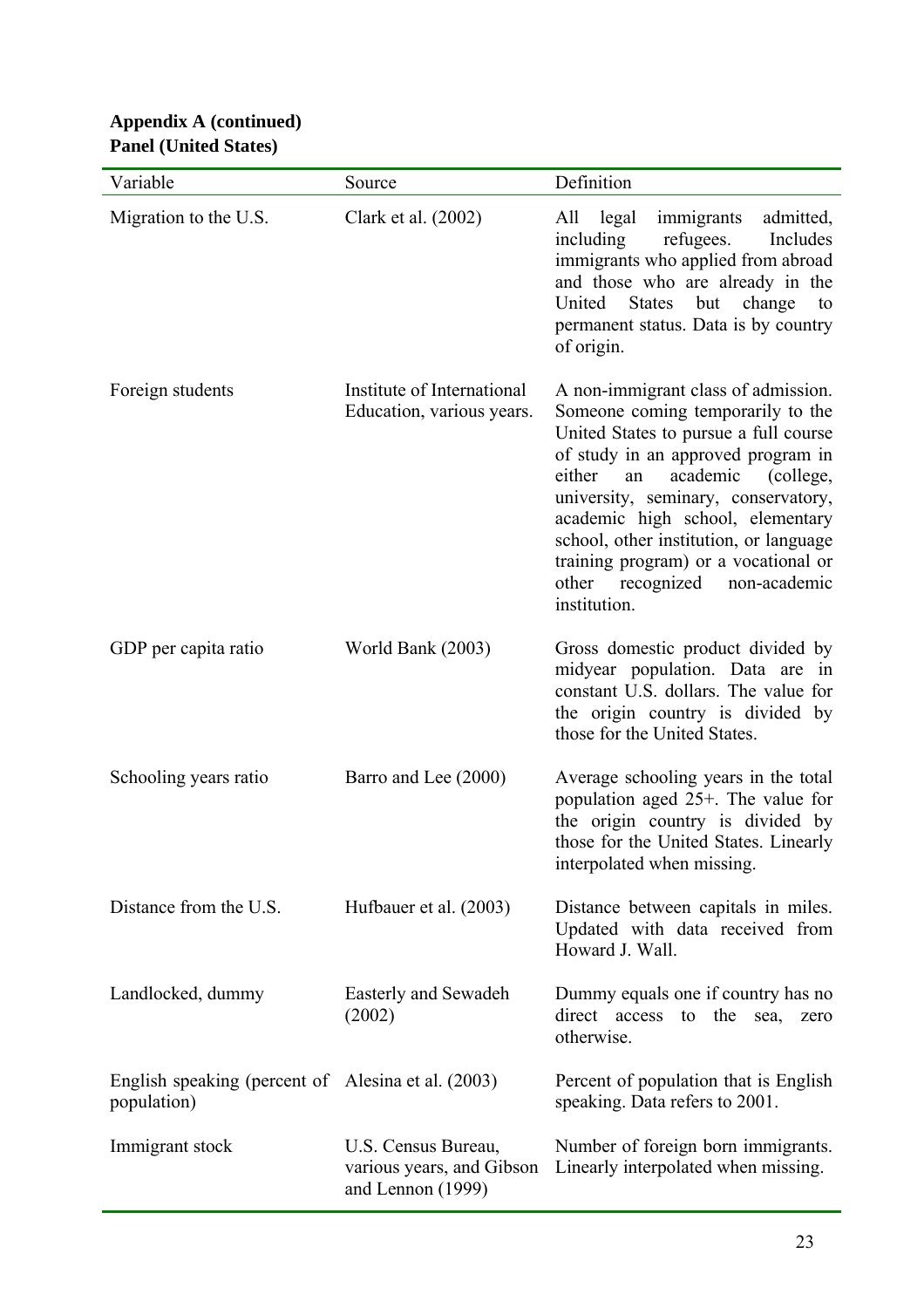| Variable               | Source                          | Definition                                                                                                                                                        |
|------------------------|---------------------------------|-------------------------------------------------------------------------------------------------------------------------------------------------------------------|
| Population             | World Bank<br>(2003)            | Total number of residents in thousands<br>regardless of legal status or citizenship<br>- except for refugees not permanently<br>settled in the country of asylum. |
| Democracy              | Marshal and<br>Jaggers $(2000)$ | $0-10$ $(0 = \text{low}; 10 = \text{high})$ democracy<br>score. Measures the general openness<br>of political institutions.                                       |
| U.S. unemployment rate | World Bank<br>(2003)            | The share of the labor force that is<br>without work but available for and<br>seeking employment.                                                                 |
| U.S. GDP growth        | World Bank<br>(2003)            | Annual percentage growth rate of GDP<br>at market prices based on constant local<br>currency.                                                                     |

# **Appendix A (continued)**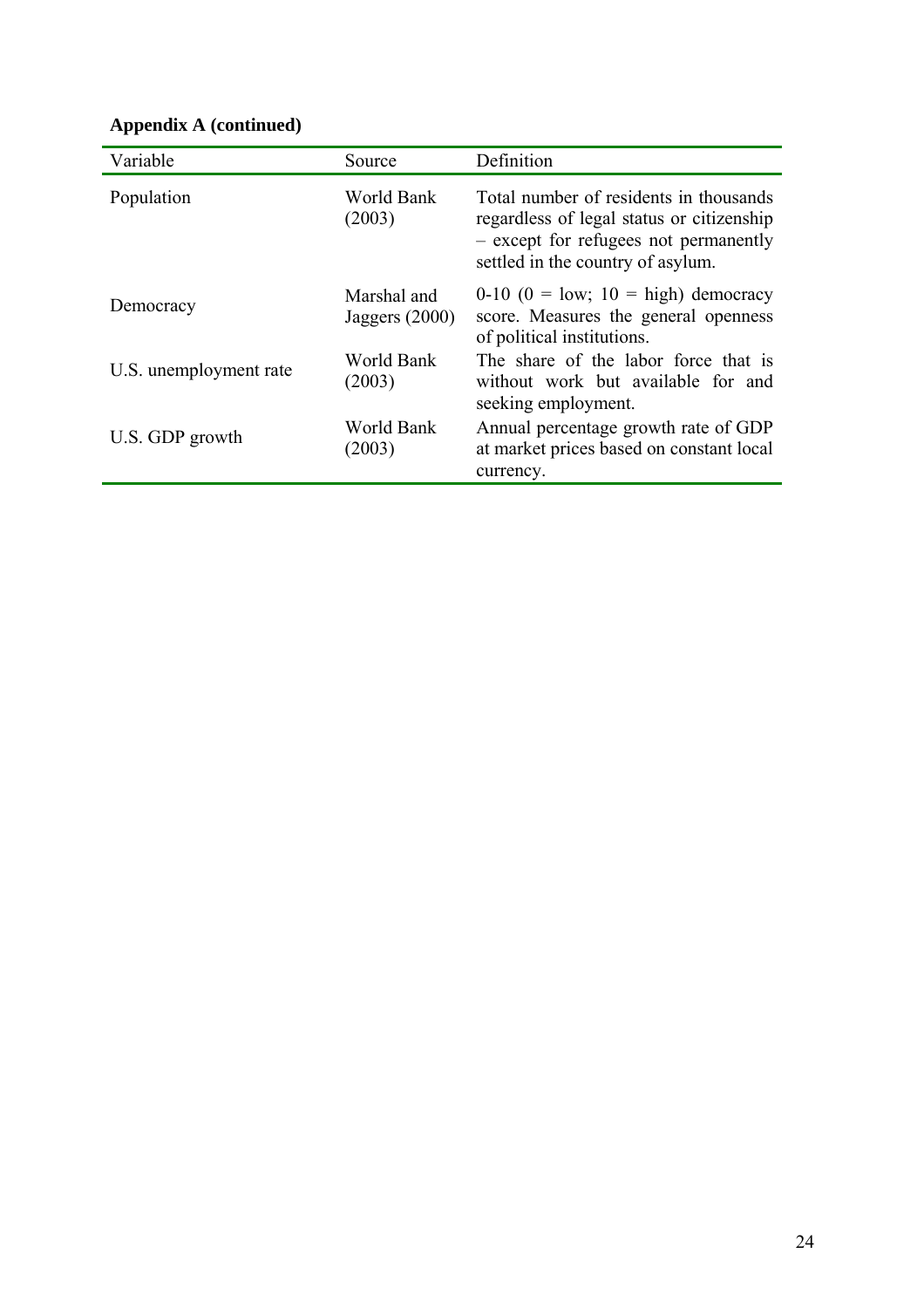# **Appendix B:**

| Variable                                                  | Min            | Max      | Mean     | Std.<br>Dev.<br>(overall) |
|-----------------------------------------------------------|----------------|----------|----------|---------------------------|
| log (immigrants admitted to<br>$U.S./$ origin population) | $-20.70$       | $-13.63$ | $-15.99$ | 1.21                      |
| log (foreign students/ origin<br>population)              | $-18.66$       | $-6.95$  | $-10.84$ | 1.96                      |
| GDP per capita ratio<br>(origin/destination)              | 0.01           | 2.01     | 0.56     | 0.43                      |
| Schooling years ratio<br>(origin/destination)             | 0.21           | 1.40     | 0.83     | 0.27                      |
| Landlocked, dummy                                         | $\overline{0}$ |          | 0.02     | 0.16                      |
| Immigrant stock/origin<br>population                      | 2.61e-06       | 0.03     | 0.003    | 0.01                      |

# **Descriptive Statistics (Cross Section, Estimation Sample)**

# **Descriptive Statistics (Panel, Estimation Sample)**

| Variable                                     | Min              | Max     | Mean    | Std.<br>Dev. |
|----------------------------------------------|------------------|---------|---------|--------------|
|                                              |                  |         |         | (overall)    |
| log (immigrants admitted to                  | $-14.34$         | $-4.14$ | $-8.59$ | 1.76         |
| $U.S./$ origin population)                   |                  |         |         |              |
| log (foreign students/ origin<br>population) | $-17.48$         | $-5.66$ | $-9.01$ | 1.31         |
| GDP per capita ratio (origin/                | 0.007            | 2.27    | 0.39    | 0.45         |
| $U.S.$ )                                     |                  |         |         |              |
| Schooling years ratio (origin/               | 0.006            | 1.10    | 0.49    | 0.24         |
| U.S.                                         |                  |         |         |              |
| Distance from U.S.                           | 988.32           | 9683.95 | 4859.76 | 2245.17      |
|                                              |                  |         |         |              |
| Landlocked, dummy                            | $\overline{0}$   | 1       | 0.09    | 0.29         |
| English speaking (percent of<br>population)  | $\boldsymbol{0}$ | 97.29   | 8.67    | 25.27        |
| Immigrant stock/origin                       | 0.00008          | 0.34    | 0.019   | 0.03         |
| population                                   |                  |         |         |              |
| Immigrant stock/U.S.                         | 1.36e-06         | 0.028   | 0.0009  | 0.002        |
| population                                   |                  |         |         |              |
|                                              |                  |         |         |              |
| Democracy                                    | $\theta$         | 10      | 5.91    | 4.27         |
| U.S. unemployment rate                       | 4.2              | 9.7     | 6.50    | 1.32         |
| U.S. GDP growth                              | $-2.07$          | 7.28    | 3.20    | 2.20         |